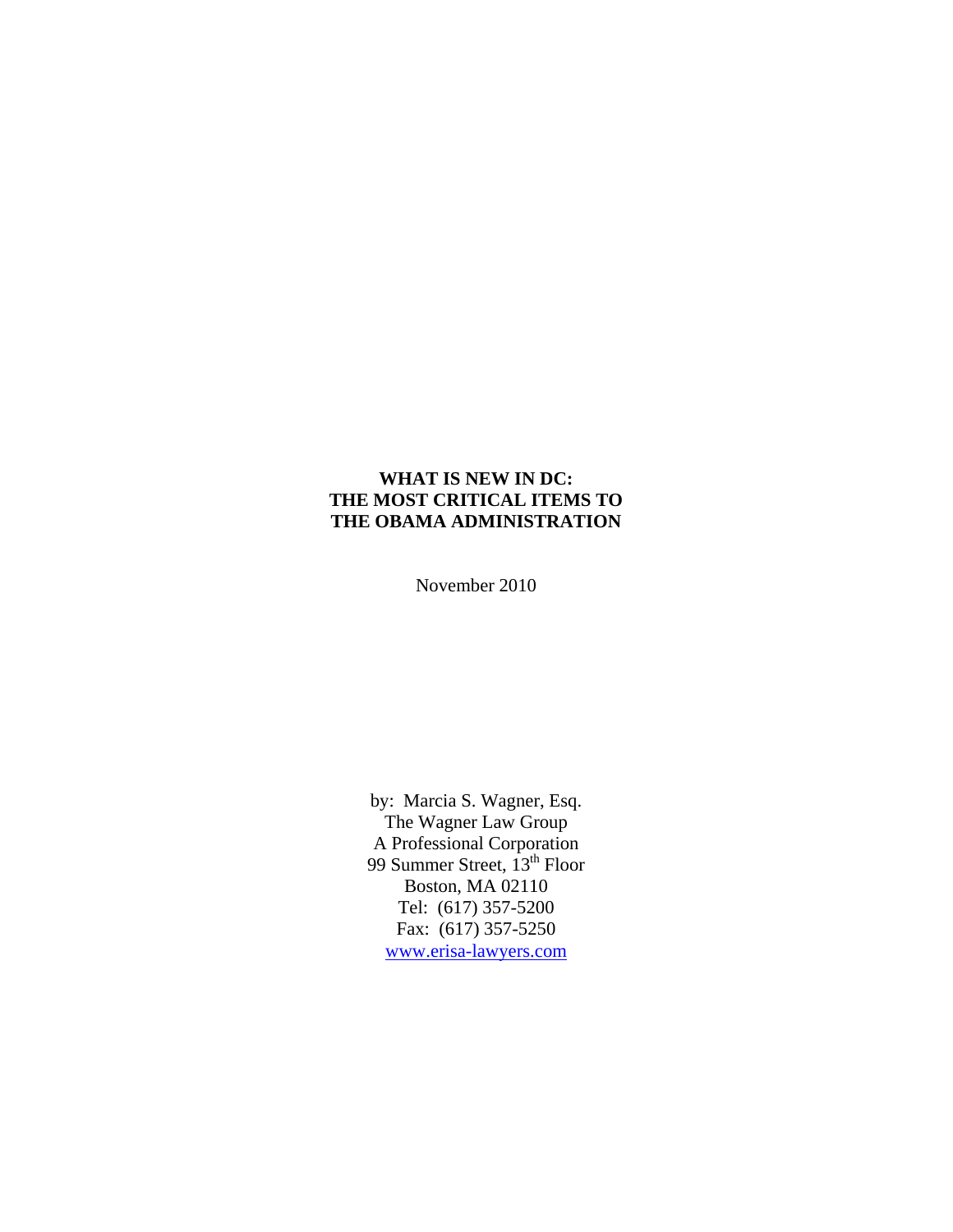# TABLE OF CONTENTS

**\_\_\_\_\_\_\_\_\_\_\_\_\_\_\_\_\_\_\_** 

 $\frac{1}{2}$  , and the set of the set of the set of the set of the set of the set of the set of the set of the set of the set of the set of the set of the set of the set of the set of the set of the set of the set of the set

| VII. AUTOMATIC IRA ACT OF 2010 INTRODUCED IN BOTH SENATE AND HOUSE 25 |  |
|-----------------------------------------------------------------------|--|
|                                                                       |  |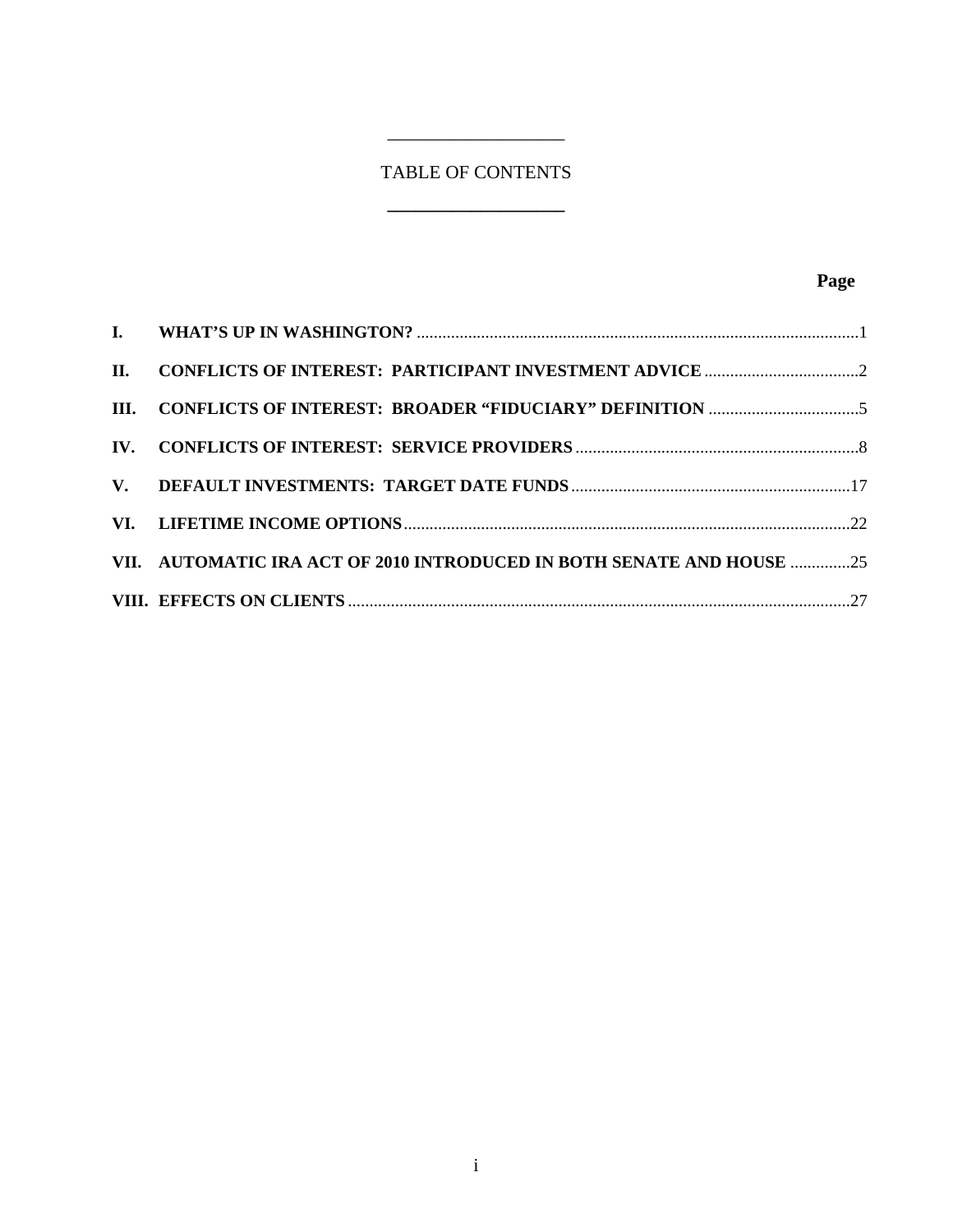### **WHAT IS NEW IN DC: THE MOST CRITICAL ITEMS TO THE OBAMA ADMINISTRATION**

### <span id="page-2-0"></span>**I. What's Up in Washington?**

#### A. General Outlook on America's Private Retirement System.

Retirement security continues to be a major priority for the White House. The Obama Administration's position is that "the current system does not provide sufficient retirement security for millions of Americans" and it is pushing for significant legislative reform through Congress and for regulatory changes through the U.S. Department of Labor (the "DOL").<sup>[1](#page-2-1)</sup> The Administration is coordinating these various reforms through the White House Task Force on the Middle Class (the "Middle Class Task Force"), which was newly created by President Obama in 2009. The Middle Class Task Force is chaired by Vice President Joe Biden and includes various members of the Cabinet, including the Secretaries of Labor and Treasury.

The Administration's diverse and broad initiatives would impact current plan sponsors as well as employers that do not currently maintain any type of plan. Under the most far-reaching mandate, employers that do not already sponsor a retirement plan would be forced to adopt "automatic IRAs" that would take payroll contributions from employees automatically, unless they affirmatively opted out. Only the smallest of employers (with 10 or fewer employees) would be exempt from this proposed mandate.

### B. Improving the Defined Contribution Savings System.

With respect to the 401(k) plan market, the Obama Administration has announced a series of proposed actions that specifically target defined contribution plans and their investment and service providers.<sup>[2](#page-2-2)</sup> These proposals are in the form of new regulations under the auspices of the DOL. Although the DOL, like many federal agencies, is organized under the Executive Branch of the federal government, its operation and pronouncements are usually distinct from those of the White House. However, in recent months, there has been a real blurring of lines between the Executive Branch and this separate agency. The latest fiduciary regulations under the Employee Retirement Income Security Act of 1974 ("ERISA") were actually unveiled by Vice President Biden, and not by the DOL's Employee Benefits Security Administration ("EBSA"), the regulator responsible for issuing them. $3$ 

<span id="page-2-2"></span><span id="page-2-1"></span><sup>&</sup>lt;sup>1</sup> Annual Report of the White House Task Force on the Middle Class, February 2010.<br><sup>2</sup> Budget of the U.S. Government, Fiscal Year 2011, Office of Management and Budget.

<span id="page-2-3"></span><sup>&</sup>lt;sup>3</sup> On February 26, 2010, Vice President Biden announced the DOL's proposed regulations on investment advice, 75 FR 9360 (March 2, 2010), as part of the Middle Class Task Force's year-end annual report.

The Wagner Law Group – Specializing in ERISA, Employee Benefits and Executive Compensation Law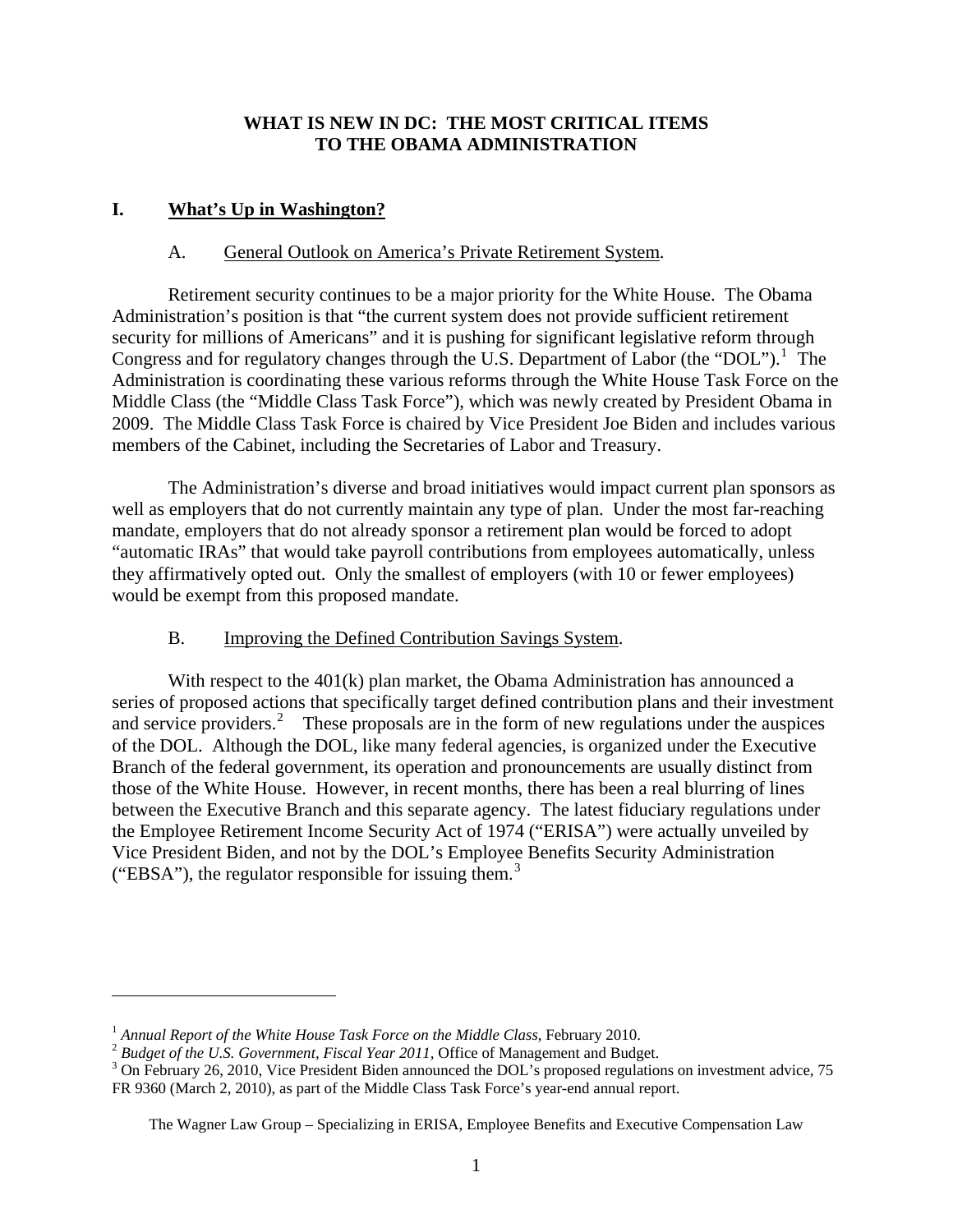<span id="page-3-0"></span> Given the unprecedented involvement of the White House in the development of DOL regulations under ERISA, it is important to bear in mind that these rules are designed to make strategic improvements in the 401(k) plan arena, and that they not being issued haphazardly in isolation of one another. In sum, the DOL and the Administration are targeting these three areas:

- 1. Conflicts of interest
	- Participant investment advice
	- Broader "fiduciary" definition
	- Service providers
- 2. Default investments
- 3. Lifetime income options
- 4. Automatic IRA legislation

## **II. Conflicts of Interest: Participant Investment Advice**

Many fiduciary and non-fiduciary providers of investment services to DC plans are also offering participant-level advisory services. However, in the absence of an exemption or exclusion from the prohibited transaction rules under ERISA, investment providers can not also offer participant-level investment advice.

 Investment providers to plans typically have a conflict when it comes to giving participant-level advice because of their variable compensation. The conflict is, of course, between (i) the interests of participants, and (ii) the financial incentive of the investment provider to steer participants to the funds which pay the highest fees to the provider.

Under ERISA's prohibited transaction rules, it is unlawful for a fiduciary to give conflicted advice to participants. Because of the strict nature of these rules, it does not matter if the advice is given in good faith or if it's "excellent"' advice. So long as a conflict exists, the advice is tainted for ERISA purposes. And so, even if a provider's advice to participants does not actually cause an overconcentration in funds with the highest fees, the advice is unlawful and will result in prohibited transactions.

## A. DOL Proposes New Regulations for Investment Advice

Fortunately, there is a specific exemption from the prohibited transaction rules that allow investment providers to offer advice to plan participants. This exemption was included as part of the Pension Protection Act of 2006, and the industry has been waiting for interpretive guidance from the DOL for some time now. Unfortunately, the DOL's rulemaking has gotten bogged down in politics.

Here's a brief summary of the regulatory "rollercoaster ride":

• DOL issues a formal Request for Information, soliciting comments on its regulations in December 2006.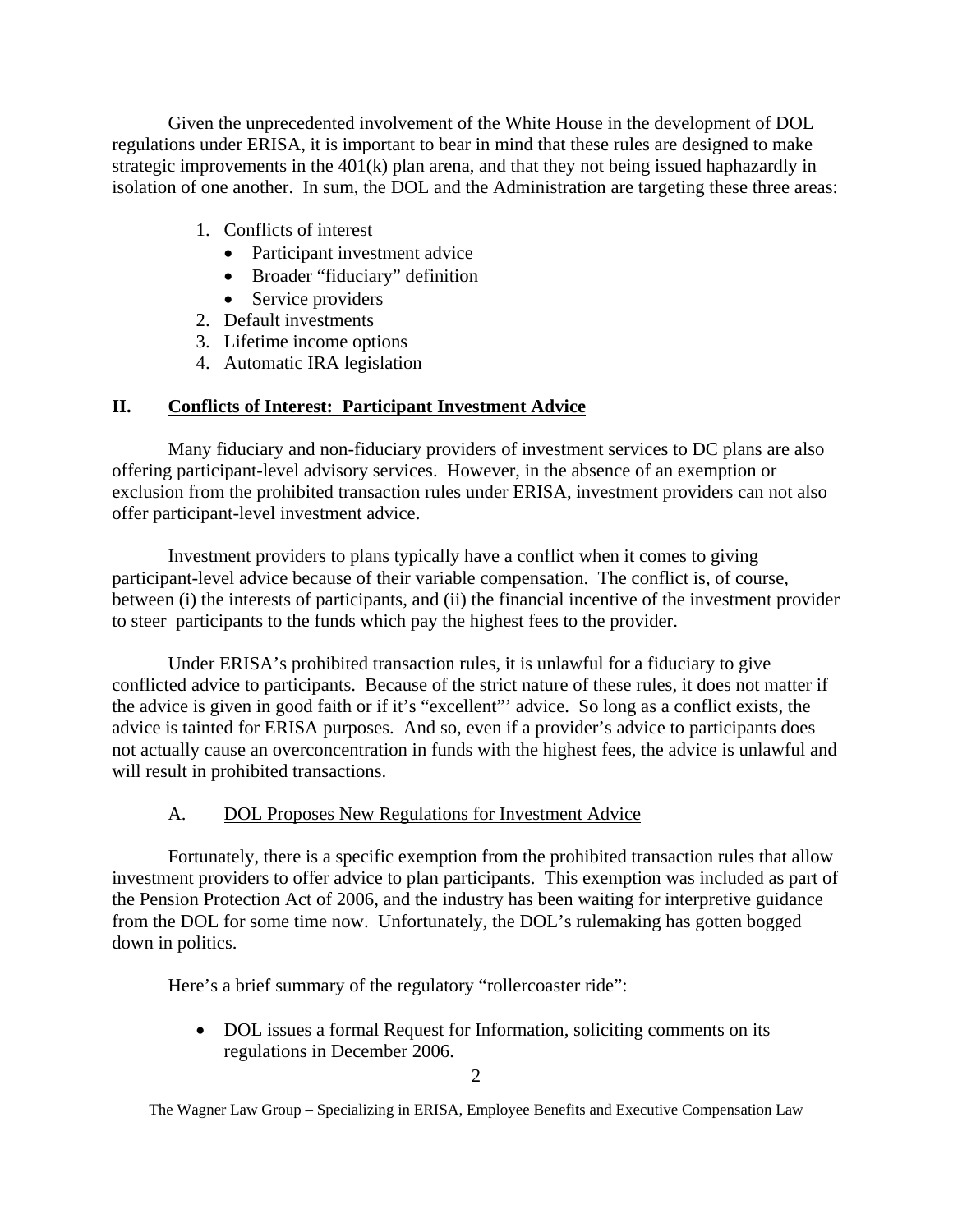- The DOL publishes regulations interpreting and expanding the PPA exemption for investment advice in August 2008.
- They are "finalized" on January 21, 2009 during the last days of the Bush Administration.
- As one of its earliest administrative actions, the incoming Obama Administration delays the effective date of these regulations.
- The DOL subsequently withdraws them on November 20, 2009, before ever having taken effect.
- Now, DOL has issued newly proposed regulations (March 2, 2010) providing interpretive guidance on the PPA exemption for investment advice.

### B. Background: The Pension Protection Act of 2006

Under the Pension Protection Act of 2006, Congress had intended to encourage the availability of participant-level investment advice by enacting a new prohibited transaction exemption to provide relief from fiduciary liability for providing such advice under certain conditions. To qualify for fiduciary relief under the terms of the statutory exemption (the "PPA Statutory Exemption"), a fiduciary adviser (e.g., investment adviser, broker-dealer) is required to ensure that either (i) the fiduciary adviser's fees for its investment advice will not vary based on any investment options that are selected by participants (the "Fee-Leveling Safe Harbor"), or (ii) the investment advice will be provided through an objective computer model that is independently certified not to favor investment options that would result in greater fees for the fiduciary adviser (the "Computer Model Safe Harbor").

With respect to the Fee-Leveling Safe Harbor under the PPA Statutory Exemption, the DOL announced in its Field Assistance Bulletin ("FAB") 2007-1 that the applicable fee-leveling requirement applies to both the individual representative of the fiduciary adviser and the fiduciary adviser itself. However, the compensation payable to the fiduciary adviser's affiliates (e.g., affiliated investment advisers managing mutual fund options for a plan) may vary based on the investment options selected by plan participants. Thus, in the DOL's view, the PPA Statutory Exemption gives fiduciary advisers a new type of self-dealing relief that was not previously available under ERISA. Prior to the enactment of the PPA Statutory Exemption, with certain narrow exceptions, ERISA would have imposed fee-leveling on the individual representative of the fiduciary adviser, the fiduciary adviser itself, and the fiduciary adviser's affiliates.

### C. Inclusion of Class Exemption in Final Regulations Triggers Withdrawal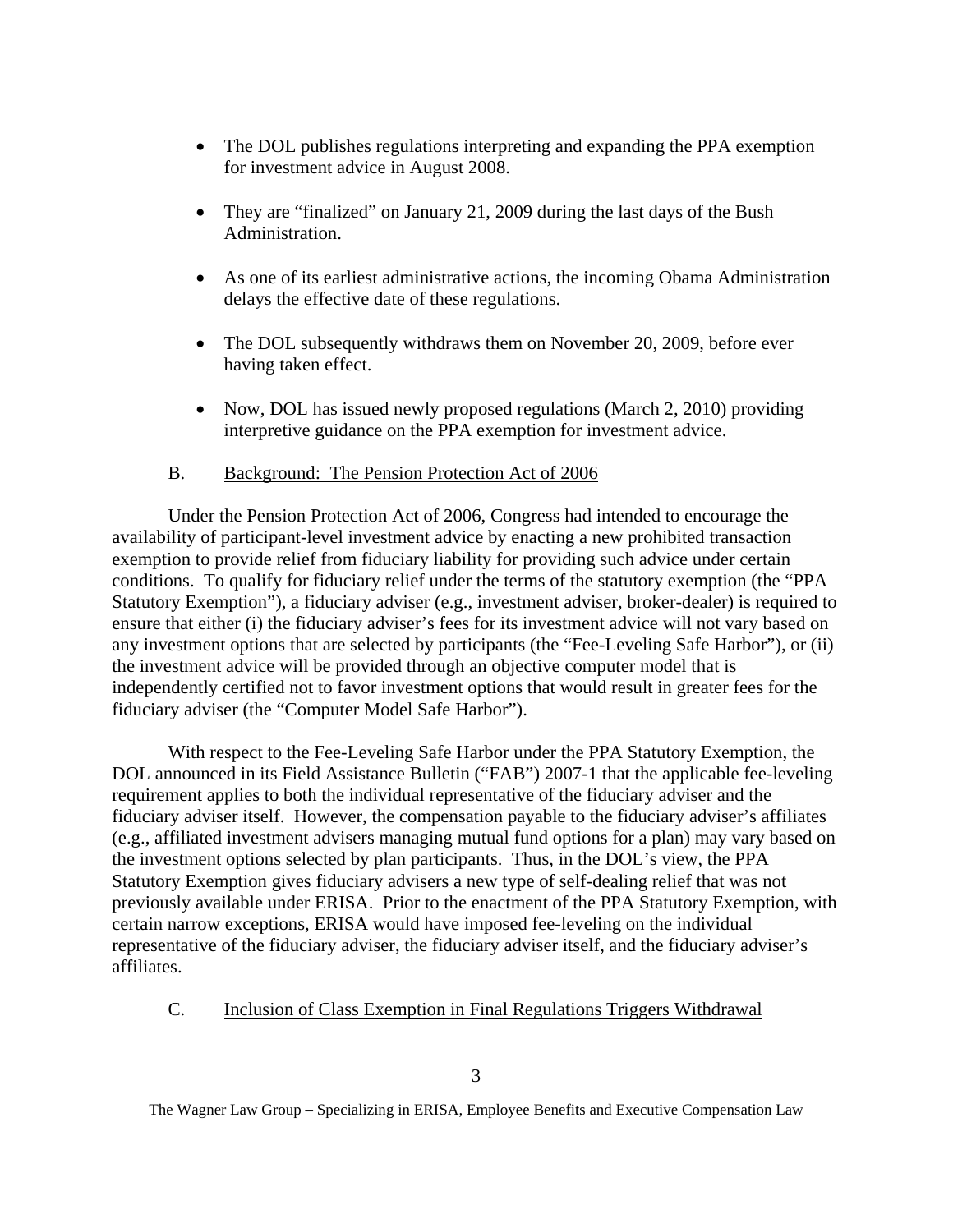The DOL had finalized its first iteration of the investment advice regulations during the last days of the Bush Administration, issuing them on January 21, 2009. This early 2009 release was highly unusual in that it included both (i) interpretive guidance with respect to the PPA Statutory Exemption, and (ii) a separate but related administrative exemption (the "Withdrawn Class Exemption") concerning investment advice.

The Withdrawn Class Exemption mirrored the PPA Statutory Exemption's Fee-Leveling and Computer Model Safe Harbors in many respects. However, the Withdrawn Class Exemption provided for significantly more expansive fiduciary relief as follows:

- New Fee-Leveling Safe Harbor. The Withdrawn Class Exemption would have created a similar but new safe harbor, mandating fee-leveling for the individual representative of the fiduciary adviser only (and not for the individual representative and the fiduciary adviser as required under the PPA Statutory Exemption). Thus, the compensation payable to the fiduciary adviser and its affiliates would be able to vary with the investment options selected by plan participants. For example, the Withdrawn Class Exemption would have allowed the individual representative of a broker-dealer to provide investment advice to participants, so long as the individual representative received a level fee. Conversely, the broker-dealer itself and its affiliates would have been able to receive variable compensation, including 12b-1 fees and revenue sharing payments.
- New Computer Model Safe Harbor. Once investment advice based on an objective computer model had been provided to a participant, the Withdrawn Class Exemption would have allowed the fiduciary adviser to follow up with subjective, individualized advice to the participant. Any such individualized advice would not have been subject to any fee-leveling requirement.

As discussed, the DOL under the incoming Obama Administration postponed on multiple occasions the effective date for both its interpretive guidance with respect to the PPA Statutory Exemption and the Withdrawn Class Exemption. Due to concerns over the Withdrawn Class Exemption and the perceived inadequacy of certain conditions, the DOL withdrew its final regulations in their entirety on November 20, 2009.

### D. DOL Proposes Second Iteration of Its Investment Advice Regulations

The second iteration of the DOL's investment advice regulations, which were officially proposed on March 2, 2010 (the "Newly Proposed Regulations"), were actually unveiled a week ahead of its official publication in the Federal Register on February 26, 2010 by Vice President Biden. They are substantially similar to the interpretive portion of the DOL's withdrawn regulations relating to the PPA Statutory Exemption. However, the Newly Proposed Regulations do not re-introduce any kind of new administrative exemption akin to the Withdrawn Class Exemption that had previously been incorporated into the DOL's withdrawn regulations.

The Wagner Law Group – Specializing in ERISA, Employee Benefits and Executive Compensation Law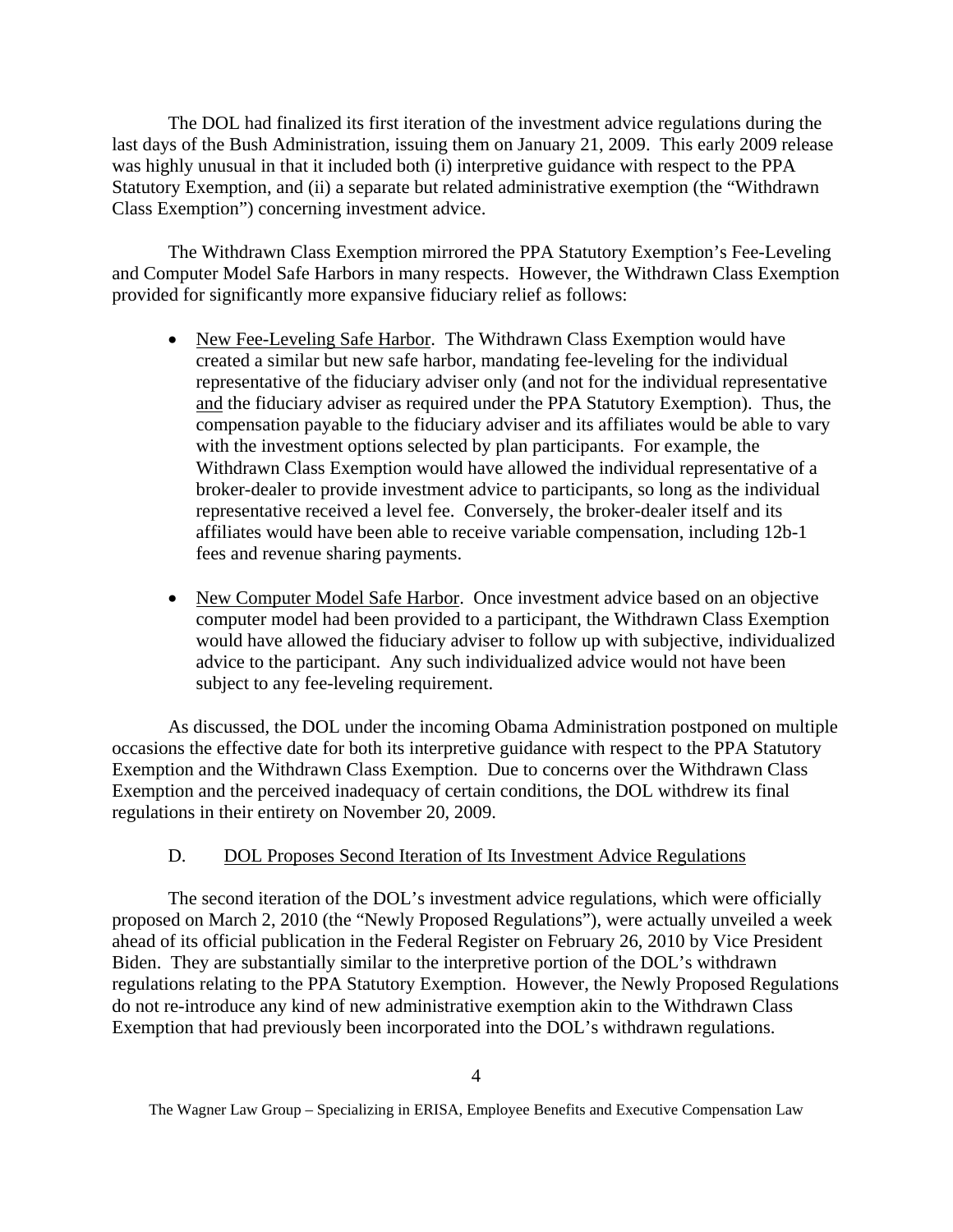<span id="page-6-0"></span> Thus, the Fee-Leveling and Computer Model Safe Harbors under the Newly Proposed Regulations are consistent with the existing safe harbors under the PPA Statutory Exemption. Under the Newly Proposed Regulations:

- with respect to the Fee-Leveling Safe Harbor, participant investment advice may only be provided if the fees earned by both the individual representative of the fiduciary adviser and the fiduciary adviser itself (and not including the fiduciary adviser's affiliates) do not vary with the investment options selected by participants, and
- with respect to the Computer Model Safe Harbor, a fiduciary adviser may only provide investment advice to participants based on an objective computer model, and may not supplement such advice with subjective, individualized advice.

However, in the preamble to the Newly Proposed Regulations, the DOL highlighted one new interpretive requirement that it was proposing for the Computer Model Safe Harbor. Although it is not expressly required under the PPA Statutory Exemption, the Newly Proposed Regulations state that the computer model advice must not "[i]nappropriately distinguish among investment options within a single asset class on the basis of a factor that cannot confidently be expected to persist in the future." In the preamble, the DOL clarified that differences in investment options' fees and management styles are likely to persist in the future. However, unlike the historical performance of asset classes, the historical performance of investment options in the same asset class are less likely to persist and therefore are less likely to constitute appropriate criteria for advice. Since many advisory computer models consider the historical performance of investment fund (rather than asset classes), many practitioners have questioned whether this approach will favor index funds. The DOL is expected to receive significant commentary with respect to this proposed interpretive requirement, which had not been surfaced previously with the interpretive portion of the DOL's withdrawn regulations. The comment period for the Newly Proposed Regulations ends on May 5, 2010.

## **III.** Conflicts of Interest: Broader "Fiduciary" Definition

The fiduciary standards under ERISA are "the highest known to the law."<sup>[4](#page-6-1)</sup> And unlike securities laws which generally allow you to mitigate conflicts of interest through disclosure, ERISA requires you to either eliminate the conflict or satisfy the strict conditions of a prohibited transaction exemption.

In connection with the Obama Administration's campaign to reduce conflicts of interest in the 401(k) plan industry, the DOL is proposing new rules that would expand the definition of a "fiduciary" under ERISA to include pension consultants and other plan advisers that do not meet the current regulatory definition. This regulatory proposal is consistent with the Administration's aim to reduce conflicts in the 401(k) plan industry, and imposing ERISA's

<span id="page-6-1"></span><sup>4</sup> Donovan v. Bierwirth, 680 F.3d 263 (2d Cir.), cert. denied, 459 U.S. 1069 (1982).

The Wagner Law Group – Specializing in ERISA, Employee Benefits and Executive Compensation Law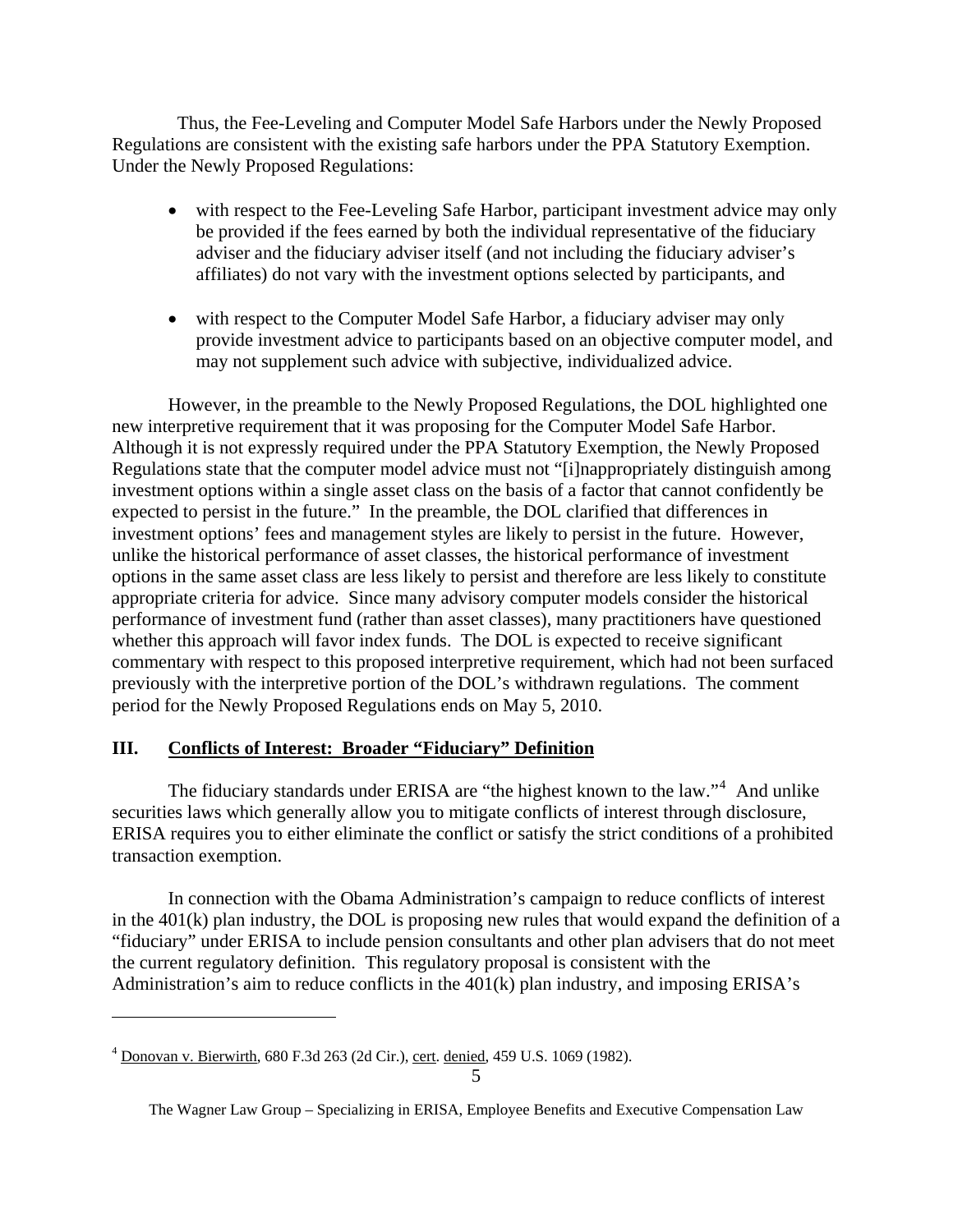fiduciary standards on a large segment of plan consultants and retirement advisors who do not currently hold themselves out as fiduciaries would force them to eliminate their conflicts of interest or provide their advice in strict compliance with a prohibited transaction exemption.

A. Proposal to Amend "Definition of Fiduciary" Regulations. In its Unified Agenda of upcoming federal regulations released on December 7, 2009, the DOL announced that it would be publishing a proposed regulation (scheduled for release in June 2010) to amend the current regulatory definition of an "investment advice" fiduciary to include more persons, such as pension consultants and financial asset appraisers.

As announced in its Fact Sheet regarding this proposed regulation, the DOL believes there is a need to re-examine the types of advisory relationships that could give rise to fiduciary duties on the part of those providing advisory services. The Fact Sheet makes specific reference to pension consultants and financial asset appraisers. The DOL further stated that it had reached this conclusion based on its experience in implementing the current regulation, which has not been updated since its adoption in 1975. "The current regulation may inappropriately limit the types of investment advice relationships that should give rise to fiduciary duties on the part of the investment adviser."[5](#page-7-0) The Assistant Secretary of Labor of EBSA, Phyllis Borzi, commented that the DOL is "concerned that it allows advisers from whom plans expect impartial advice to evade fiduciary responsibility."[6](#page-7-1)

As detailed in its Fact Sheet, the DOL noted that the current regulatory definition of a fiduciary, which institutes a 5-part test, is more narrow than the statutory definition under Section  $3(21)(A)(ii)$  of ERISA, which broadly provides that any person who renders investment advice for direct or indirect compensation is a fiduciary.

Under the current regulation, a person is deemed to provide fiduciary investment advice

if:

 $\overline{a}$ 

- (1) such person renders advice to the plan as to the value or advisability of making an investment in securities or other property
- (2) on a regular basis,
- (3) pursuant to a mutual agreement or understanding (written or otherwise)
- (4) that such services will serve as a primary basis for investment decisions, and
- (5) that such person will render advice based on the particular needs of the plan.

It should be noted that the DOL's regulatory definition of "investment advice" is more narrow than the definition under federal securities law. For example, the Investment Advisers Act of 1940 has a very broad view of the activity that is subject to regulation as investment advice.

<span id="page-7-0"></span><sup>&</sup>lt;sup>5</sup> EBSA Unified Agenda, Fall 2009

<span id="page-7-1"></span> $6$  Live Q&A Session with EBSA, December 9, 2009, available at http://www.dol.gov/regulations/chat-ebsa.htm.

The Wagner Law Group – Specializing in ERISA, Employee Benefits and Executive Compensation Law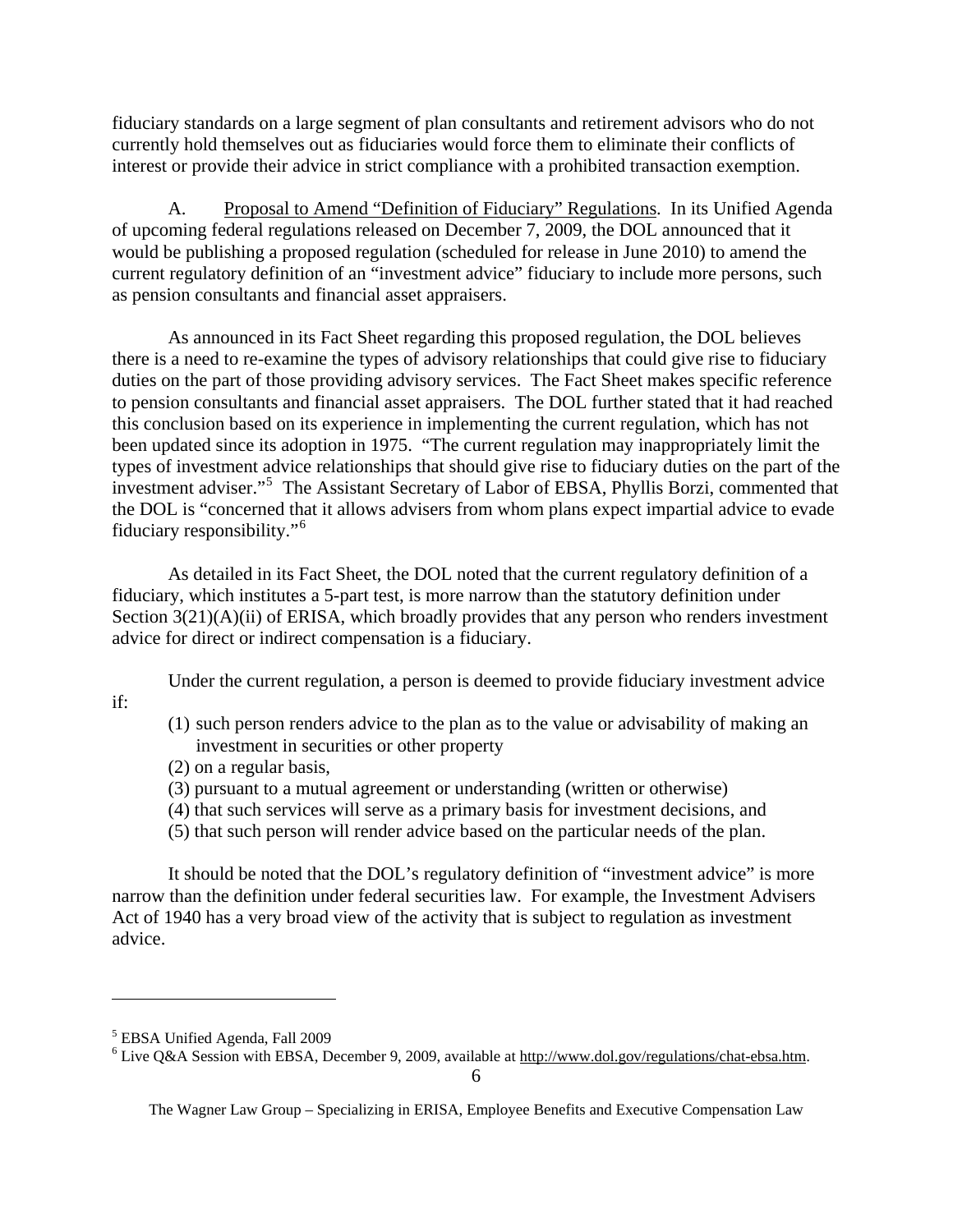B. Implications of a Broader "Fiduciary" Definition. The DOL's proposal to extend the reach of its "fiduciary" definition dovetails neatly with its much broader initiative to improve transparency in the 401(k) plan industry. By expanding the types of consultants and advisors who will be viewed as fiduciaries, the DOL will be ensuring that its other regulations and pronouncements, including its prohibited transaction rules, will have the greatest possible impact. The DOL's proposed rulemaking may be a game-changer for a large segment of plan providers who do not currently hold themselves out as plan fiduciaries. Providers may need to adopt fee-leveling, change the nature of their services so that they are not viewed as providing fiduciary advice, or otherwise eliminate any perceived conflicts of interest.

C. New Fiduciary Standard for Brokers Under The Dodd-Frank Act. The Dodd-Frank Wall Street Reform and Consumer Protection Act (the "Dodd-Frank Act"), which was enacted on July 21, 2010, is expected to impact the standard of conduct of those financial advisors who provide their services as registered representatives of broker-dealers. Although these rules under the Dodd-Frank Act do not directly impact the DOL's regulatory initiative to broaden the "fiduciary" definition under ERISA, they will undoubtedly be considered by the DOL as it moves forward with its proposed rulemaking.

The Dodd-Frank Act requires the U.S. Securities and Exchange Commission (the "SEC") to conduct a study of the different standards of conduct which apply to broker-dealers and investment advisers by January 2011. The SEC is authorized to issue regulations that will impose on broker-dealers the same fiduciary standard that applies to investment advisers under the Investment Advisers Act of 1940, as amended (the "Advisers Act"). Under the Advisers Act, investment advisers have a fiduciary duty to act solely in the best interests of the client and to make full and fair disclosures of all material facts, including conflicts-related disclosures.

However, under current law, brokers are generally only subject to a duty of "suitability," which requires the broker to recommend investments that are suitable for the specific investor. The recommended investment does not have to be in the best interests of the client. Many brokers who advise plan clients do so in a non-fiduciary capacity, so they are not subject to ERISA's fiduciary standards under current DOL regulations. Thus, non-fiduciary advisors can make recommendations which are conflicted, skewed to investments that generate higher fees, without any restriction under ERISA or the Advisers Act.

Depending on how the SEC decides to exercise its rulemaking authority under the Dodd-Frank Act, brokers who advise plan clients may be significantly impacted and may be subject to new conflicts-related disclosure requirements. These changes would be in addition to any future regulatory changes imposed by the DOL concerning when and how a broker could be viewed as providing fiduciary "investment advice" for ERISA purposes.

The Wagner Law Group – Specializing in ERISA, Employee Benefits and Executive Compensation Law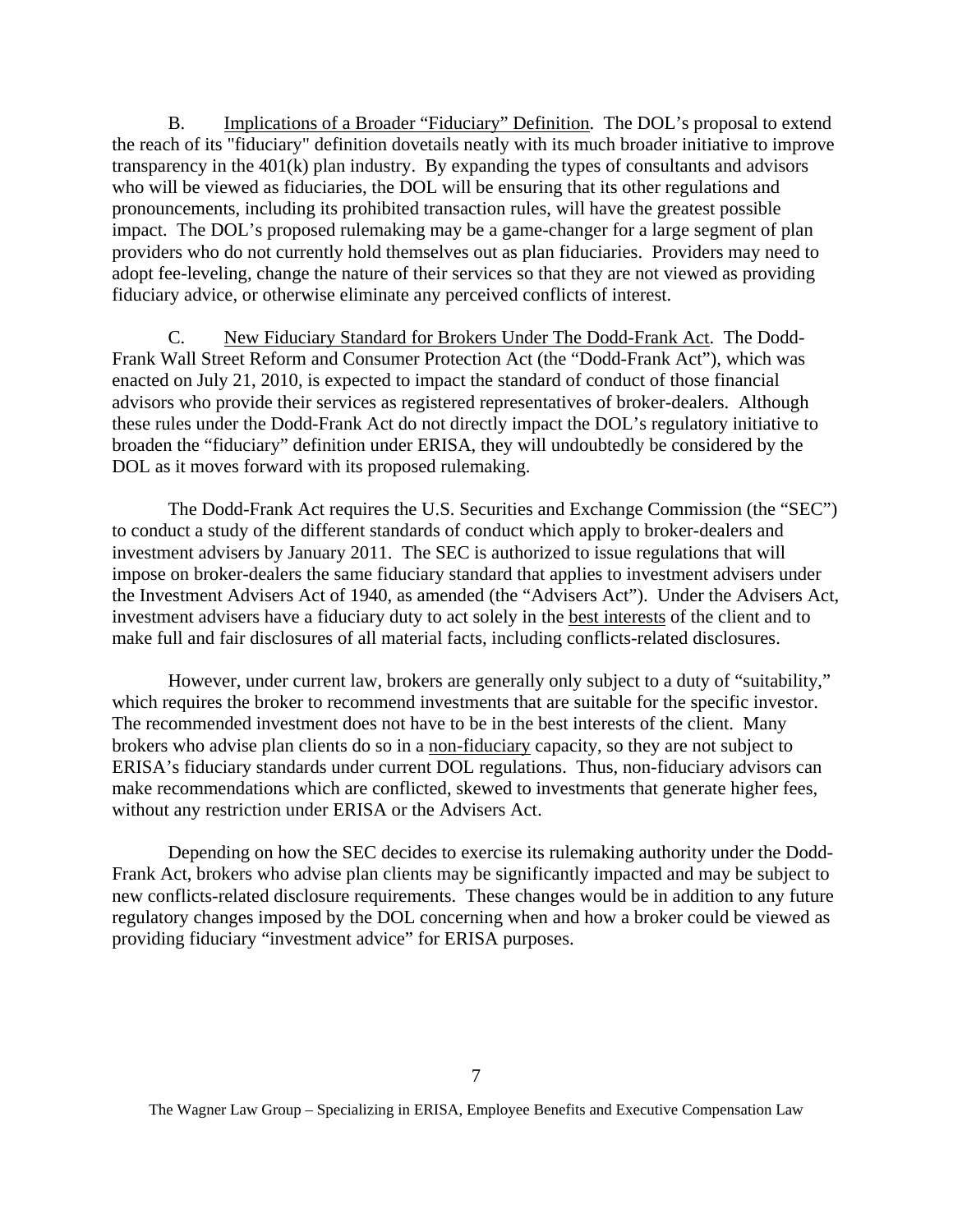#### <span id="page-9-0"></span>**IV.** Conflicts of Interest: Service Providers

#### A. "Hidden" Fees and Conflicts of Interest

There has been a great deal of discussion surrounding the so-called "hidden" payments flowing from the plan's investments to its service providers (e.g., recordkeeper, pension consultant). Plan sponsor are undoubtedly aware of the "hard dollar" fees invoiced directly to the plan or the employer, but they may not necessarily understand that the service provider can also receive indirect compensation from the plan's investment funds and the managers of such funds. The hidden payments made to a plan's service provider might include shareholder servicing fees (as well as 12b-1 fees and sub-transfer agency fees) paid from the plan's investment funds or revenue sharing payments made directly from the fund managers. Thus, a plan sponsor could conceivably select what appears to be a "free" administrative service for the plan, without understanding that the provider's compensation was being passed on to plan participants in the form of higher embedded costs in the plan's investment funds.

A plan sponsor's ignorance of the fact that administrative service providers can receive such indirect compensation creates a potential conflict of interest for the administrative service provider. By steering plan clients to the arrangement with the highest level of indirect compensation, the provider is presumably able to receive fees in excess of what plan clients would otherwise agree to if they knew the true cost of services. Ironically, the arrangement with the highest level of indirect compensation may be the most attractive to an uninformed plan client, because it would have lower "hard dollar" fees, creating the false impression that this service arrangement was the cheapest for the plan.

For example, let's assume that an employer is looking for a provider of administrative services to its 401(k) plan. The provider offers the plan sponsor two options: (1) the employer can order services *a la carte* with no restriction on the combination of services and investment funds available for an annual fee of \$10,000, and (2) the employer may choose pre-packaged services with a limited investment menu for an annual fee of \$4,000. If the plan sponsor does not realize that the provider is receiving "hidden" compensation from the plan's investment funds and fund managers, the plan sponsor may prematurely conclude that the second option is the best choice for the plan and its participants. Unfortunately, the total compensation payable to the provider under the pre-packaged option may greatly exceed \$10,000 (*i.e.*, the cost of the first option), and the hidden cost would be directly or indirectly borne by the plan's participants.

Revenue sharing among a plan's investment and service providers is not prohibited under ERISA. But without full disclosure of the indirect compensation paid to the plan's service providers, the plan and its participants might end up paying fees that are unreasonable, resulting in a breach of its fiduciary duties under ERISA.

The Wagner Law Group – Specializing in ERISA, Employee Benefits and Executive Compensation Law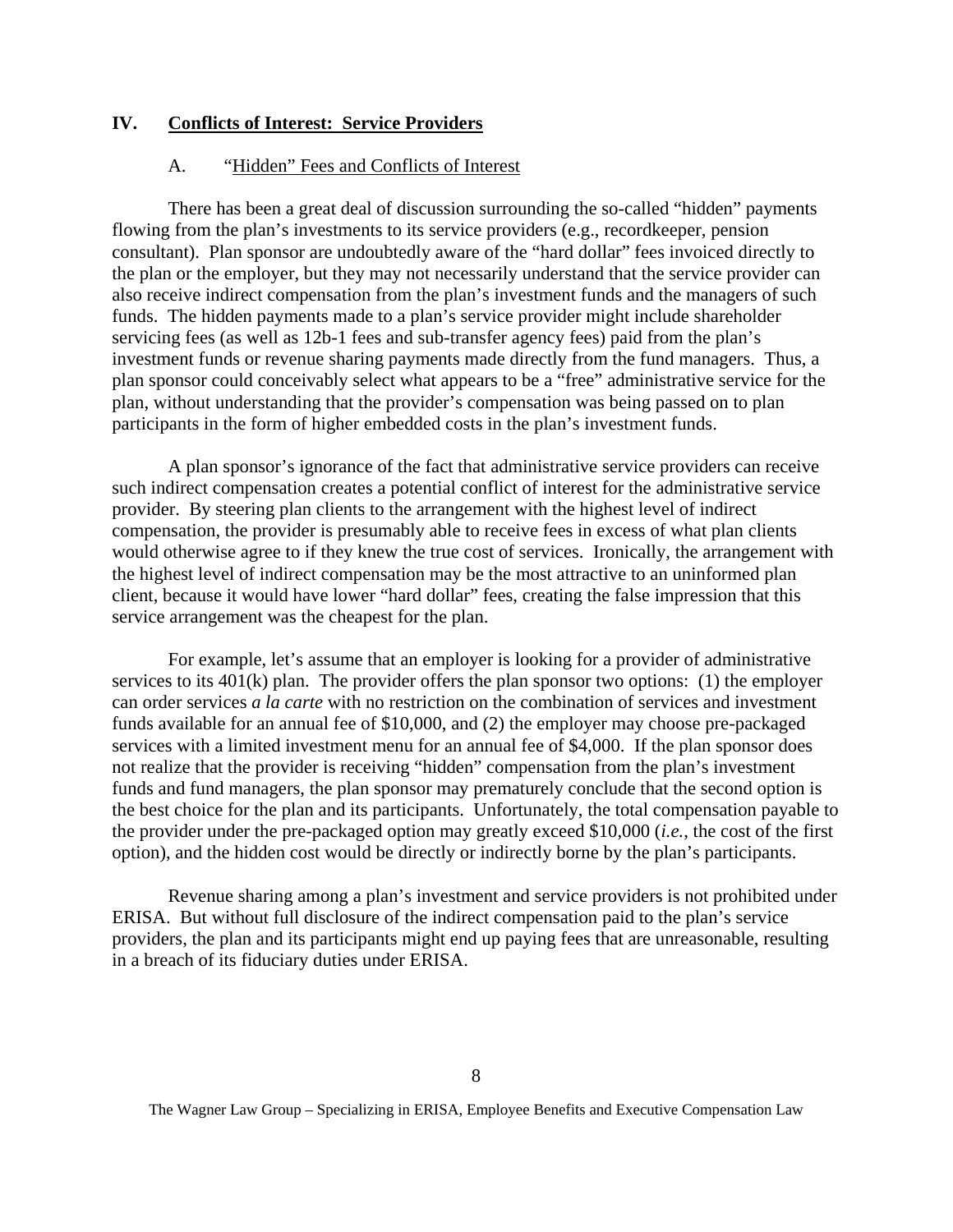B. Retirement Security Initiative – Improving Transparency.

To address these concerns, the Obama Administration wants to improve "the transparency of 401(k) fees to help workers and plan sponsors make sure they are getting investment, record-keeping, and other services at a fair price."[7](#page-10-0) Consistent with this policy objective, the Administration is coordinating with the DOL to finalize its 2007 proposed regulations requiring service providers to provide specific discloses with respect to fees and conflict of interests. $\frac{8}{3}$  $\frac{8}{3}$  $\frac{8}{3}$ 

It should be noted that the Administration's policy objective to improve fee transparency in the 401(k) plan industry is based on political momentum which has been growing for several years. The U. S. Government Accountability Office (GAO), which is also known as the "investigative arm of Congress," laid much of the groundwork in its reports.

- The November 2006 report by the GAO, *Private Pensions: Changes Needed to Provide 401(k) Plan Participants and the Department of Labor Better Information on Fees*, reported that the "problem with hidden fees is not how much is being paid to the service provider, but with knowing what entity is receiving the compensation and whether or not the compensation fairly represents the value of the service being rendered."
- The GAO had concluded in its July 2008 report, *Fulfilling Fiduciary Obligations Can Present Challenges for 401(k) Plan Sponsors*, that plan sponsors were unable to satisfy their fiduciary obligations without disclosure of the "hidden" compensation flowing from the plan's investments to its service providers (e.g., recordkeeper, pension consultant).
- In its March 2009 report, *Private Pensions: Conflicts of Interest Can Affect Defined Benefit and Defined Contribution Plans,* the GAO concluded that there is a "statistical association between inadequate disclosure of potential conflicts of interest and lower investment returns for ongoing plans, suggesting the possible adverse financial effect of nondisclosure" of indirect compensation arrangements.

In addition, the DOL's proposed fee and conflict of interest disclosure rules for service providers are actually the second part of a three-pronged "reg project" designed to increase fee transparency.

<span id="page-10-1"></span><span id="page-10-0"></span><sup>7</sup> *Annual Report of the White House Task Force on the Middle Class*, February 2010.

<sup>8</sup> 72 Fed. Reg. 70988 (Dec. 13, 2007).

The Wagner Law Group – Specializing in ERISA, Employee Benefits and Executive Compensation Law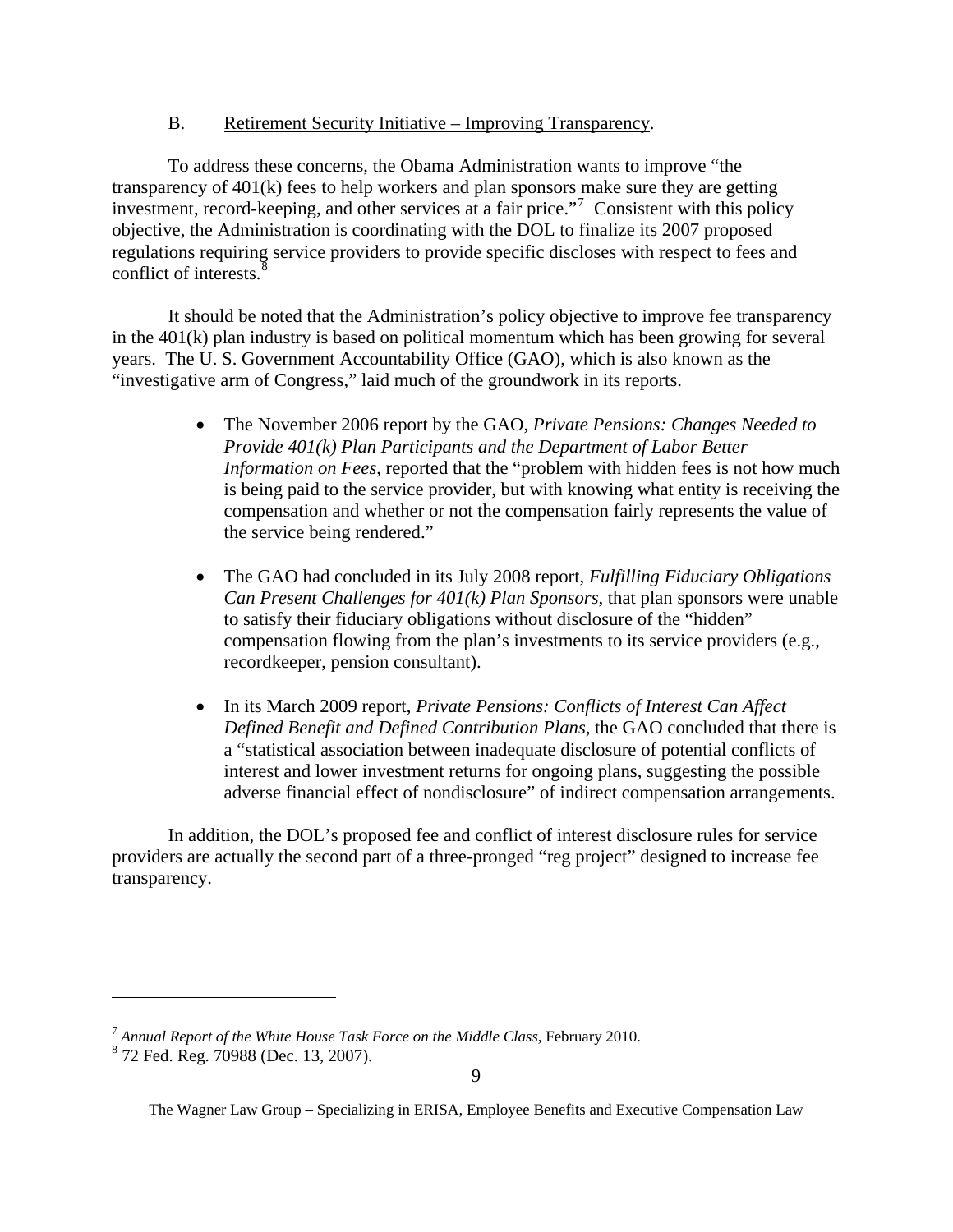- The first part involved improving a plan's fee disclosures on Form 5500, Schedule C. The DOL has already issued final regulations on the revised Schedule C and they apply starting with the 200[9](#page-11-0) plan year<sup>9</sup>.
- The second part involves requiring service providers to give mandatory disclosures to plan sponsors under ERISA Section 408(b)(2).
- The third part involves mandatory disclosures from the plan to its plan participants.<sup>[10](#page-11-1)</sup>

 The three sets of fee-related disclosure regulations are the current installment in the 401(k) fee saga that began more than a decade ago. In 1997, the DOL held a hearing on 401(k) plan fees, which appeared to have been in response to several consumer magazines criticizing the size of such fees.<sup>[11](#page-11-2)</sup> In 1998, the DOL published a 19-page booklet, "A Look At  $401(k)$  Plan Fees," for plan participants and a 72-page report, "Study of 401(k) Fees and Expenses," for plan sponsors.<sup>[12](#page-11-3)</sup> Unfortunately, the DOL's efforts to persuade plan sponsors and plan participants to ask the right questions about 401(k) fees has apparently failed. In light of that failure, the DOL is proposing to require service providers to disclose the answers to questions that the DOL believes plan sponsors should have been asking.

## C. Background – Prohibited Transaction Rules Under ERISA.

The prohibited transaction rules under ERISA cover a broad spectrum of activities. In addition to banning transactions that involve fiduciary conflicts of interest, the prohibited transaction rules also prohibit the use of plan assets with respect to many other activities (other than the payment of benefits). Fortunately, there is a specific exemption that allows the use of plan assets to pay fees for reasonable services.

ERISA Section 408(b)(2) provides relief from ERISA's prohibited transaction rules for the use of plan assets to pay for services between a plan and a party in interest (e.g., recordkeeper). The conditions of this statutory exemption are satisfied if:

- the contract or arrangement is reasonable,
- the services are necessary for the establishment or operation of the plan, and
- no more than reasonable compensation is paid for the services.

<sup>&</sup>lt;sup>9</sup> 72 Fed. Reg. 64710 (Nov. 16, 2007).

<span id="page-11-1"></span><span id="page-11-0"></span><sup>&</sup>lt;sup>10</sup> Proposed 29 C.F.R. 2550.404a-5 published at 73 Fed. Reg. 43013 (Jul. 23, 2008).

<span id="page-11-2"></span><sup>11 &</sup>quot;Protect Yourself against the Great Retirement Rip-off," *Money Magazine* (April 1997). "Your 401(k)'s Dirty Little Secret," *Bloomberg Personal* (September 1997).

<span id="page-11-3"></span> $^{12}$  A Look at 401(k) Plan Fees" is posted at [http://www.dol.gov/ebsa/publications/401k\\_employee.html](http://www.dol.gov/ebsa/publications/401k_employee.html). The Study of 401(k) Fees and Expenses is posted at: http://www.dol.gov/ebsa/pdf/401kRept.pdf.

The Wagner Law Group – Specializing in ERISA, Employee Benefits and Executive Compensation Law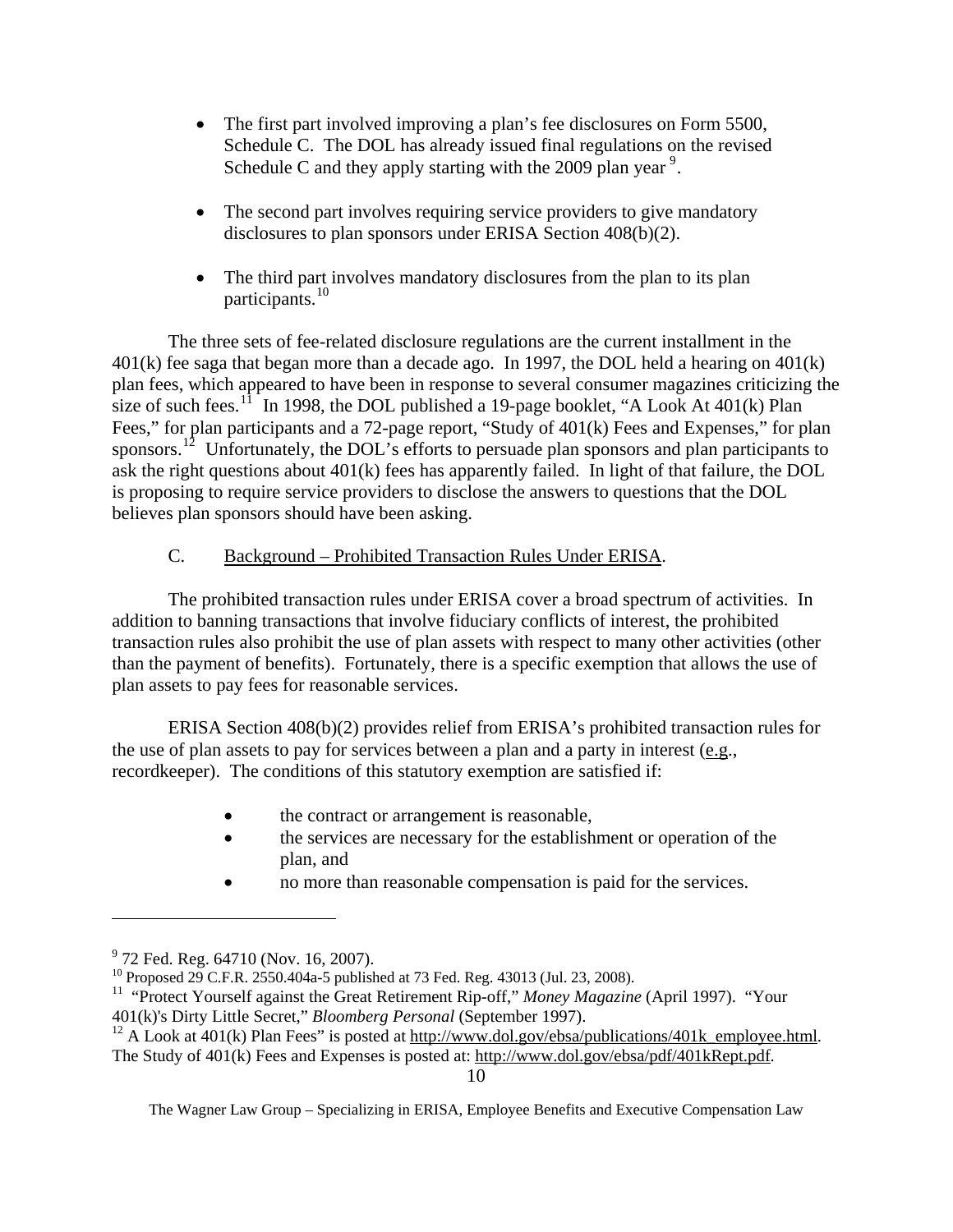In addition to the above requirements under the statute itself, the current DOL regulations interpreting the statute impose only one other significant additional requirement. The plan must be able to terminate the service contract or arrangement without penalty on reasonably short notice.<sup>[13](#page-12-0)</sup> Neither ERISA nor the current regulations impose a significant administrative burden on service providers nor expose them to significant risk of legal liability.

## D. Interim Final 408(b)(2) Regulations

### 1. Statute and Prior Regulations

ERISA §408(b)(2) provides relief from ERISA's prohibited transaction rules for service between a plan and a party in interest (e.g., a plan service provider) if the contract or arrangement is reasonable, the services are necessary for the establishment or operation of the plan, and no more than reasonable compensation is paid for the services. The prior regulations said little as to when a service provider contract or arrangement was reasonable.

### 2. Proposed Regulations

In December 2007, the U.S. Department of Labor ("DOL") proposed amending its regulations to provide that certain service provider contracts would be reasonable only if the covered service provider discloses to a responsible plan fiduciary specified information about the services to be performed, the compensation to be received and potential conflicts of interest of the service provider. The intent of the proposal was to enable plan fiduciaries to assess the reasonableness of compensation paid for plan services.

### 3. Interim Final Regulations

On July 15, 2010, the DOL released a revised version of the fee disclosure regulations with an effective date of July 16, 2011. Thus, the final regulations will apply to existing services arrangements as of July 16, 2011 as well as to new arrangements entered into on or after that date. The one-year lead time is intended to accommodate the costs and burden of transition to the new disclosure regime. However, because the regulations are interim as well as final, new requirements may be added before the effective date. It is not clear whether any additional changes will have an extended effective date for compliance.

<span id="page-12-0"></span> $13$  29 CFR 2550.408b-2(c).

The Wagner Law Group – Specializing in ERISA, Employee Benefits and Executive Compensation Law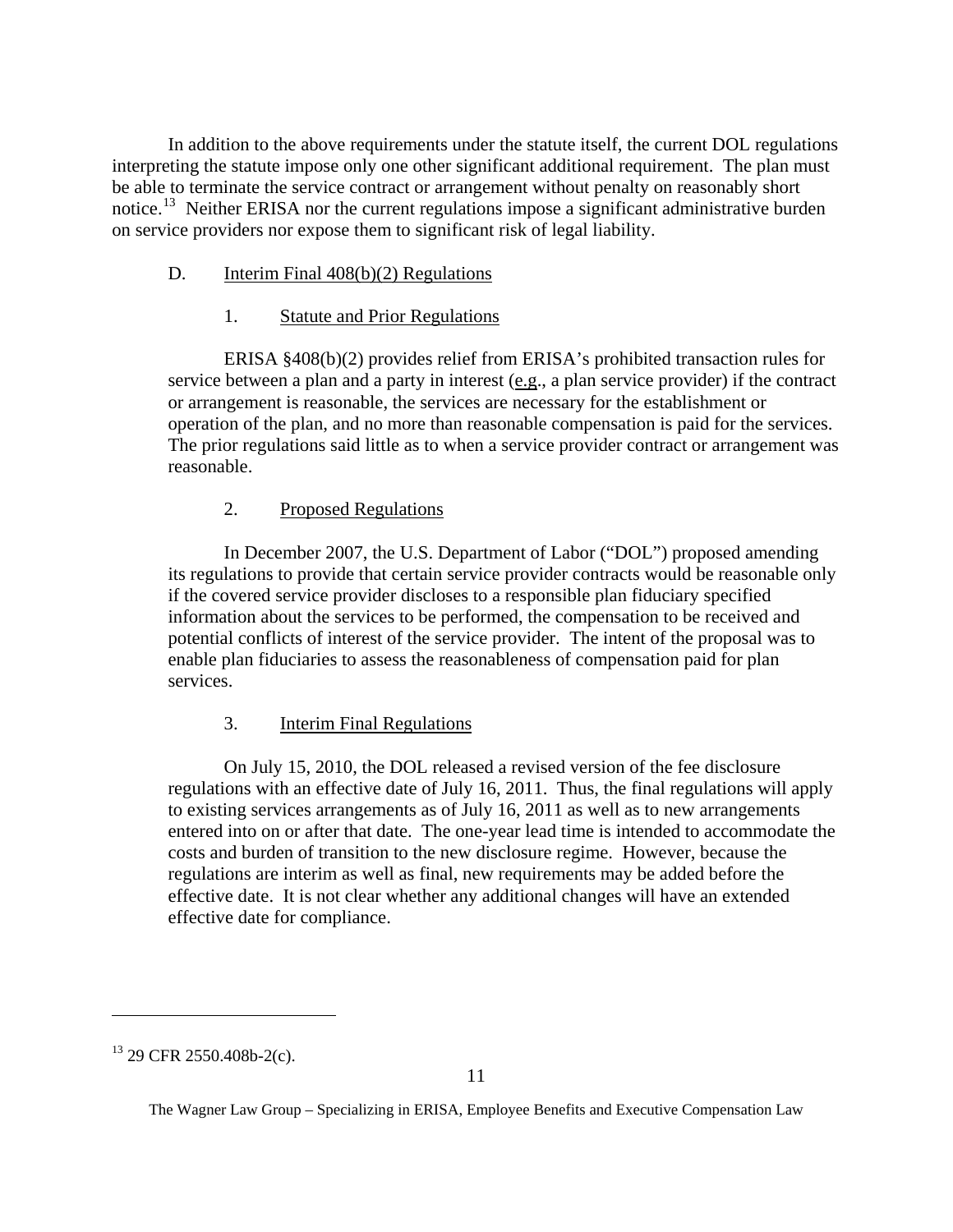## 4. Covered Plans

Under the proposed regulations, all employee benefit plans subject to Title I of ERISA were subject to the regulation's disclosure requirements. The final regulations retrench by defining a covered plan to mean an employee pension plan. Excluded from this definition and, therefore, not affected by the disclosure requirements of the final regulation are:

- a. Welfare plans because of significant differences between service and compensation arrangements of welfare plans and pension plans, the DOL intends to develop separate and more specifically tailored disclosure requirements for welfare plans,
- b. IRAs,
- c. Simplified employee pensions, and
- d. Simple retirement accounts.
	- 5. Covered Service Providers.

The final rule is limited to service providers that reasonably expect to receive \$1,000 or more in compensation (direct or indirect) from providing plan services that fall under one of the following categories:

- a. Services as a fiduciary under ERISA or as a registered investment adviser. Such services include:
	- i. Provider of Fiduciary Services. Services provided directly to a covered plan in the capacity of an ERISA fiduciary.
	- ii. Investment Product Fiduciary. Services provided as a fiduciary to an investment contract, product or entity that holds plan assets. To be included in this new category, the plan must have a direct equity investment in the contract, product or entity. Fiduciary services provided to underlying investments (i.e., to second tier investment vehicles) are not taken into account.
		- (A) Mutual funds are not considered to hold plan assets and, therefore, fund investment advisers are excluded from the definition of a covered service provider. Accordingly, mutual funds are not subject to the general disclosure obligation.

The Wagner Law Group – Specializing in ERISA, Employee Benefits and Executive Compensation Law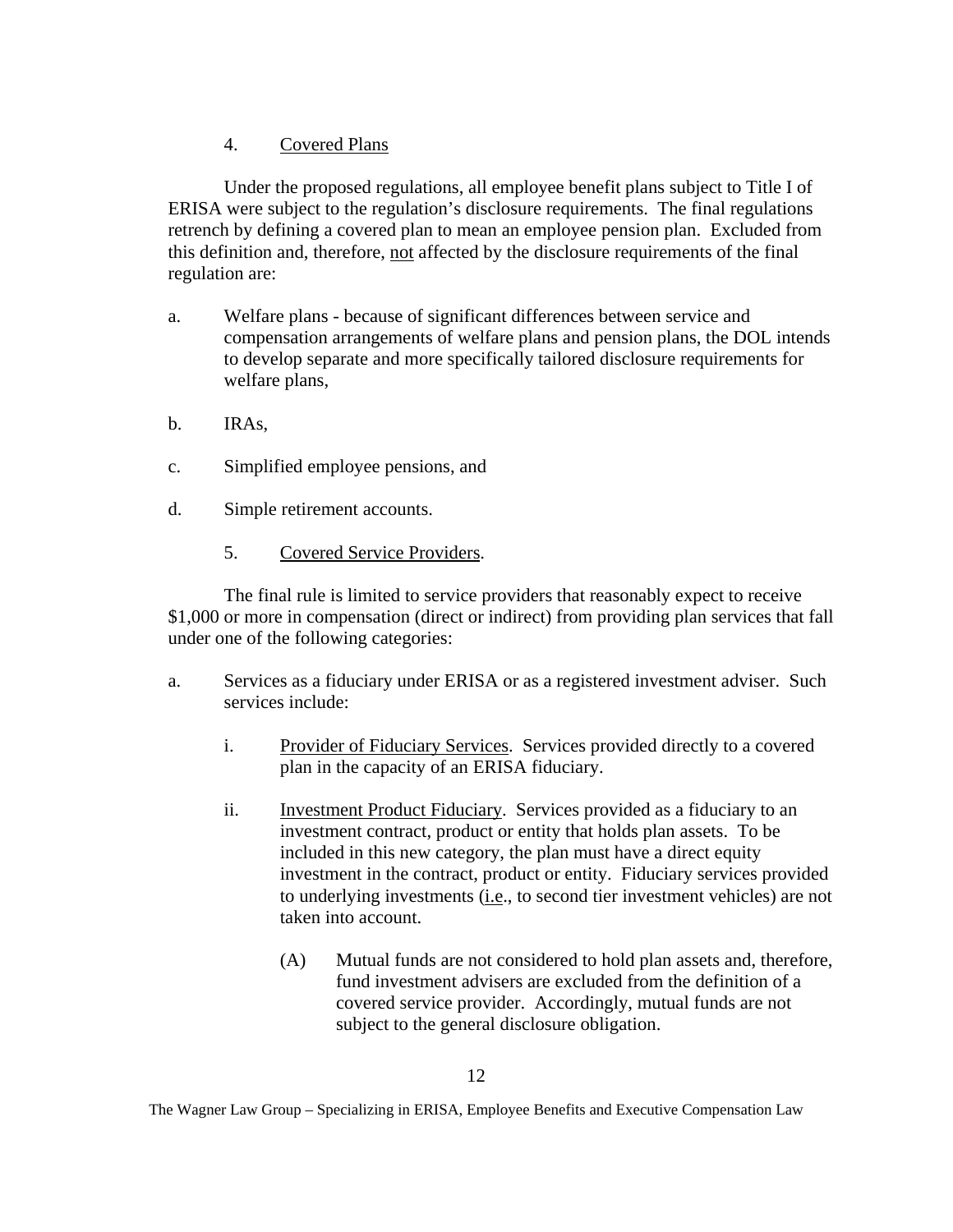- (B) Insurance products providing a fixed rate of return are generally considered not to hold plan assets. Thus, products, such as GICs, general account investments and deferred fixed annuities will not result in the insurer becoming a covered service provider. However, a variable annuity based on a separate account that may be treated as a plan asset could give rise to compensation subject to disclosure.
- (C) Fiduciaries to plan asset vehicles, such as collective trusts, hedge funds and private equity funds are potentially subject to the fee disclosure rules.
- iii. Registered Investment Adviser. Services provided directly to the covered plan as an investment adviser registered under either the Investment Advisers Act of 1940 or state law.
- b. Recordkeeping or brokerage services provided to individual account plans that permit participants to direct the investment of their accounts. This category assumes that one or more designated investment alternatives have been made available through an investment platform. As discussed in items VI.D and E, the final regulations expand the disclosure obligation of such recordkeepers and brokers to compensation information regarding each designated investment alternative.
- c. Services within a broad list of categories that are reasonably expected to be paid for by indirect compensation or compensation paid among related parties. Service categories include investment consulting, accounting, auditing, actuarial, appraisal, development of investment policies, third party administration, legal, recordkeeping and valuation services.
	- 6. Required Disclosure
- a. General. A covered service provider must disclose in writing to the plan sponsor or similar plan fiduciary all services to be provided to the plan, not including nonfiduciary services. Service providers must also disclose whether they will provide any services to the plan as a fiduciary either within the meaning of ERISA §3(21) or under the Investment Advisers Act of 1940.
	- i. Formal Contract No Longer Required. Unlike the proposed regulations, the final regulation does not require a formal written contract delineating the disclosure obligations.
	- ii. Disclosure of Conflicts No Longer Required. In addition, the final rule eliminates required disclosure of conflicts of interest on the part of service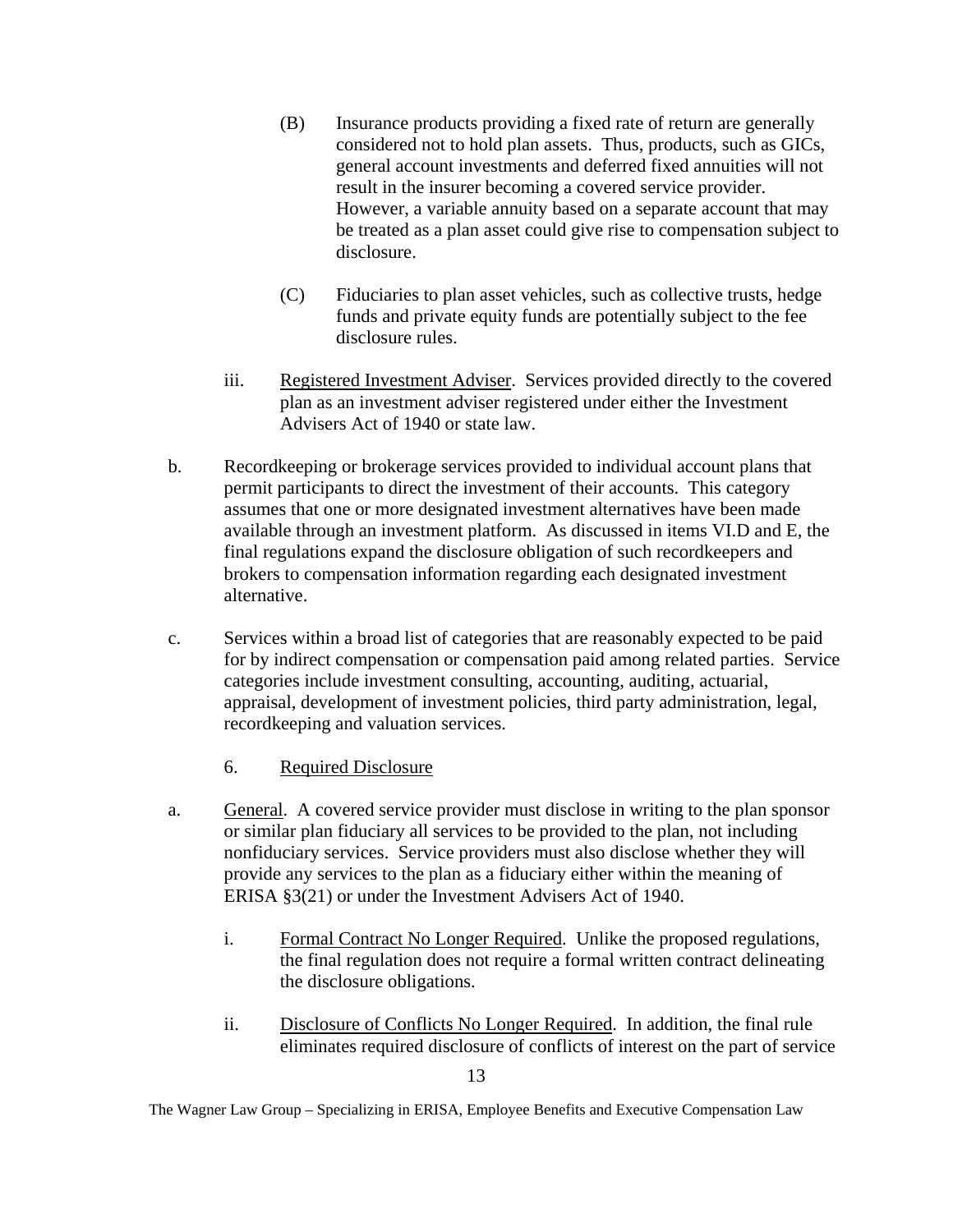providers. The reasoning for this change is that the expanded disclosure of compensation arrangements with parties other than the plan will be a better tool to assess a service arrangement's reasonableness, as well as potential conflicts of interest.

- b. Distinction Based on Direct or Indirect Compensation. Different rules apply to the receipt of direct and indirect compensation, with the latter thought more likely to implicate conflicts of interest.
	- i. Direct compensation is defined as compensation received from the plan.
	- ii. Indirect compensation is defined as compensation received from a source other than the plan, the plan sponsor, the covered service provider or an affiliate or subcontractor in connection with the services arrangement. For example, indirect compensation generally includes fees received from an investment fund, such as 12b-1 fees, or from another service provider, such as a finder's fee.
	- iii. Non-monetary compensation valued at \$250 or less, in the aggregate, during the term of the contract, is disregarded.
- c. Disclosure of Compensation. Covered service providers are required to disclose all direct and indirect compensation that the service provider, an affiliate or a subcontractor expects to receive from the plan. In the case of indirect compensation, the service provider must identify the services for which the indirect compensation will be received as well as the payer of the indirect compensation.
	- i. Format. Compensation may be expressed as a dollar amount, formula, percentage of covered plan assets, a per capita charge, or by any other reasonable method that allows a plan fiduciary to evaluate the reasonableness of the compensation.
	- ii. Manner of Receipt. Disclosure must include a description of the manner in which the compensation will be received, such as whether it will be billed or deducted directly from participants' accounts.
	- iii. Transaction-Based Fees Received by Affiliates or Subcontractors. Compensation set on a transaction basis (e.g., commissions or soft dollars) or charged directly against the plan's investment (e.g., 12b-1 fees) and paid among the covered service provider, an affiliate or a subcontractor must be separately disclosed. The services for which the compensation is to be paid, the recipient and the payer must be identified. Other types of compensation do not require separate disclosure.

The Wagner Law Group – Specializing in ERISA, Employee Benefits and Executive Compensation Law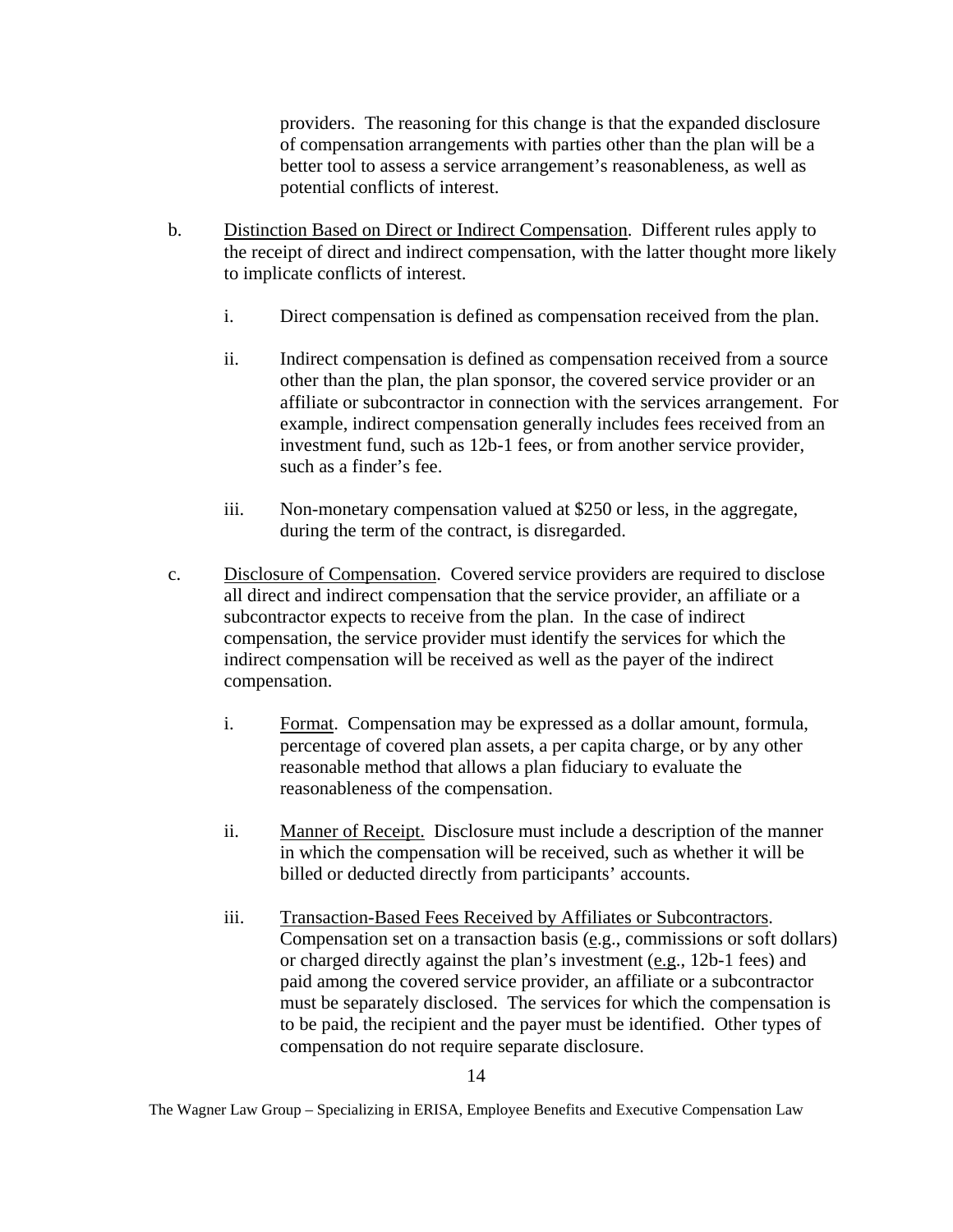- iv. Bundled Services. Except for the special rules discussed below, there is no requirement to unbundle service pricing.
- d. Special Rules for Recordkeepers. A person who provides recordkeeping services must provide a description of the direct and indirect compensation that the service provider (and its affiliates and subcontractors) expects to receive for recordkeeping services.
	- i. If there is no explicit fee for recordkeeping services, a reasonable, good faith estimate of the cost to the plan of such services must be provided. The estimate may take into account the rate that the service provider would charge to a third party or prevailing market rates for similar services.
	- ii Disclosing a de minimis amount of compensation for recordkeeping when the amount has no relationship to cost will not be regarded as reasonable.
- e. Special Rule for Platform Providers. Recordkeepers and brokers that make designated investment alternatives available must provide basic fee information for each such alternative for which recordkeeping or brokerage services are provided. This information is in addition to information regarding the recordkeeper's or broker's own compensation. The information to be provided includes the expense ratio, ongoing expenses (e.g., wrap fees), as well as transaction fees (e.g. sales charges, redemption fees and surrender charges) that may be charged directly against the amount invested.
	- i. Pass-Through of Information on Investment Products. A recordkeeper or broker may satisfy its disclosure obligations for unaffiliated mutual funds by passing through the fund prospectus without having the duty to review its accuracy, provided that the disclosure material is regulated by a state or federal agency.
	- ii. Responsibility of Other Service Providers. If there is no recordkeeper or broker to provide the required information as to the fees associated with a designated investment alternative that holds plan assets, such responsibility passes to the fiduciary of the investment contract, product or entity.
	- iii. Exclusion for Brokerage Windows. Open brokerage windows are not subject to the disclosure requirements for platform providers.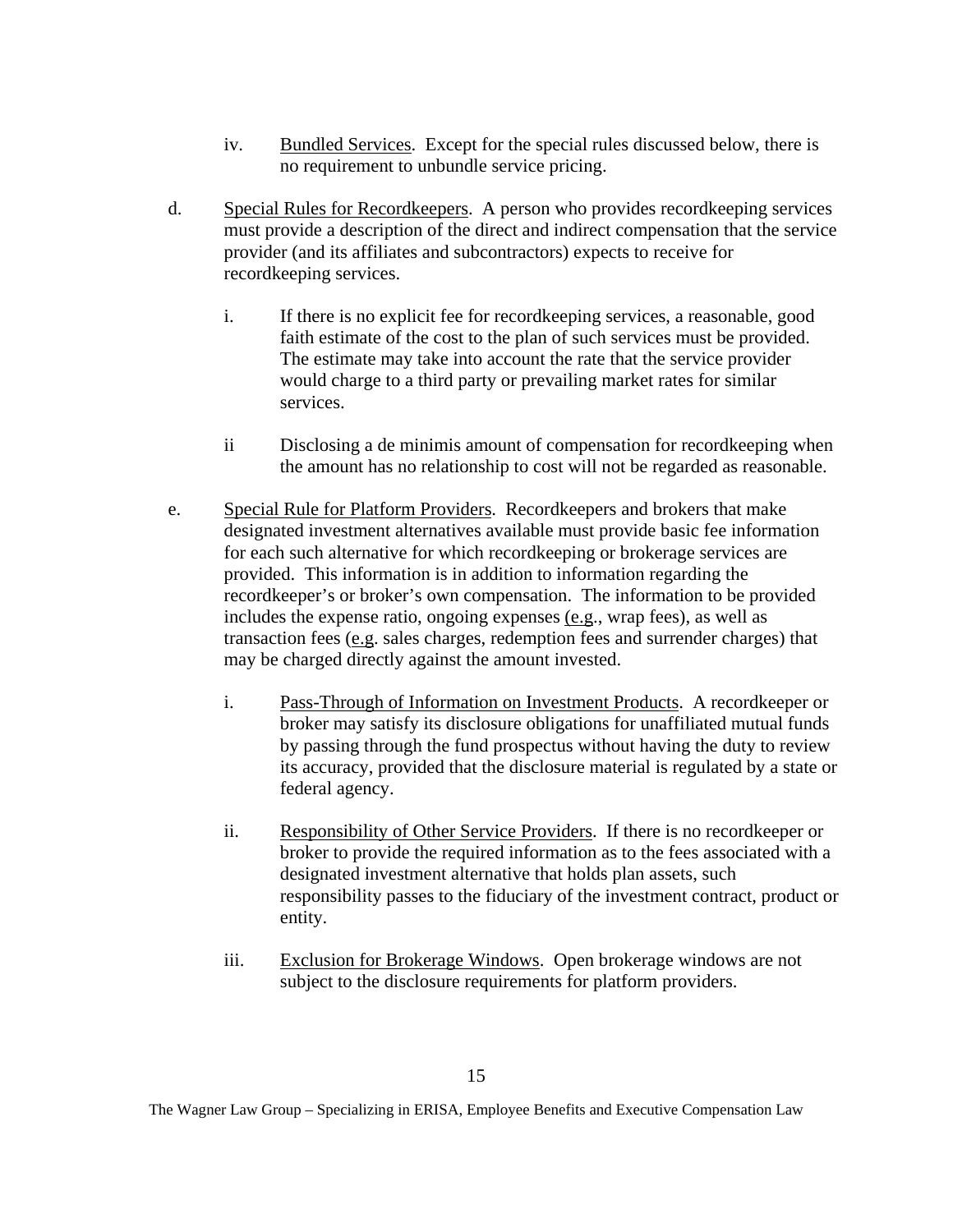## 7. Timing of Disclosures

Disclosure of information regarding compensation or fees must be made reasonably in advance of entering into, renewing or extending the contract for services. All of the required disclosures need not be contained in the same document and may be provided in electronic format.

- i. During the term of the contract, any change to the previously furnished information must be disclosed within 60 days (expanded from 30 days under the proposed regulations) of the service provider's becoming informed of the change.
- ii. In contrast to the proposed regulation, the final rule provides that a service contract will not fail to be reasonable (i.e., there will not be a prohibited transaction) solely because the service provider makes an error, provided that the service provider has acted in good faith and with reasonable diligence. Errors or omissions must be disclosed within 30 days of the service provider's acquiring knowledge of the error or omission.
- iii. When an investment contract, product or entity is initially determined not to hold plan assets but this fact changes, if the covered plan's investment continues, disclosures are required as soon as practicable, but not later than 30 days from the date on which the service provider acquires knowledge that the investment vehicle holds plan assets.
- 8. Curing Disclosure Failures: Prohibited Transaction Exemption
- a. Relief for Plan Sponsor. As under the proposed  $408(b)(2)$  regulations, the final rule provides that a service provider's failure to comply with the disclosure obligations results in a prohibited transaction. Because the prohibited transaction could adversely affect the plan sponsor or similar plan fiduciary, the DOL had proposed a separate class exemption that would have provided relief for the plan fiduciary. This exemption is now incorporated into the final regulation. There is no relief for a service provider that fails to comply with the disclosure requirements.
- b. Corrective Action. Relief would be provided if the plan sponsor or similar plan fiduciary enters into a service contract under the reasonable belief that the service provider has complied with its disclosure obligations under the final regulations. To qualify for relief, the plan sponsor or similar fiduciary must take corrective steps with the service provider after discovering the disclosure problem by requesting in writing the correct disclosure information. If the service provider fails to comply within 90 days of such request, the plan fiduciary must notify the

The Wagner Law Group – Specializing in ERISA, Employee Benefits and Executive Compensation Law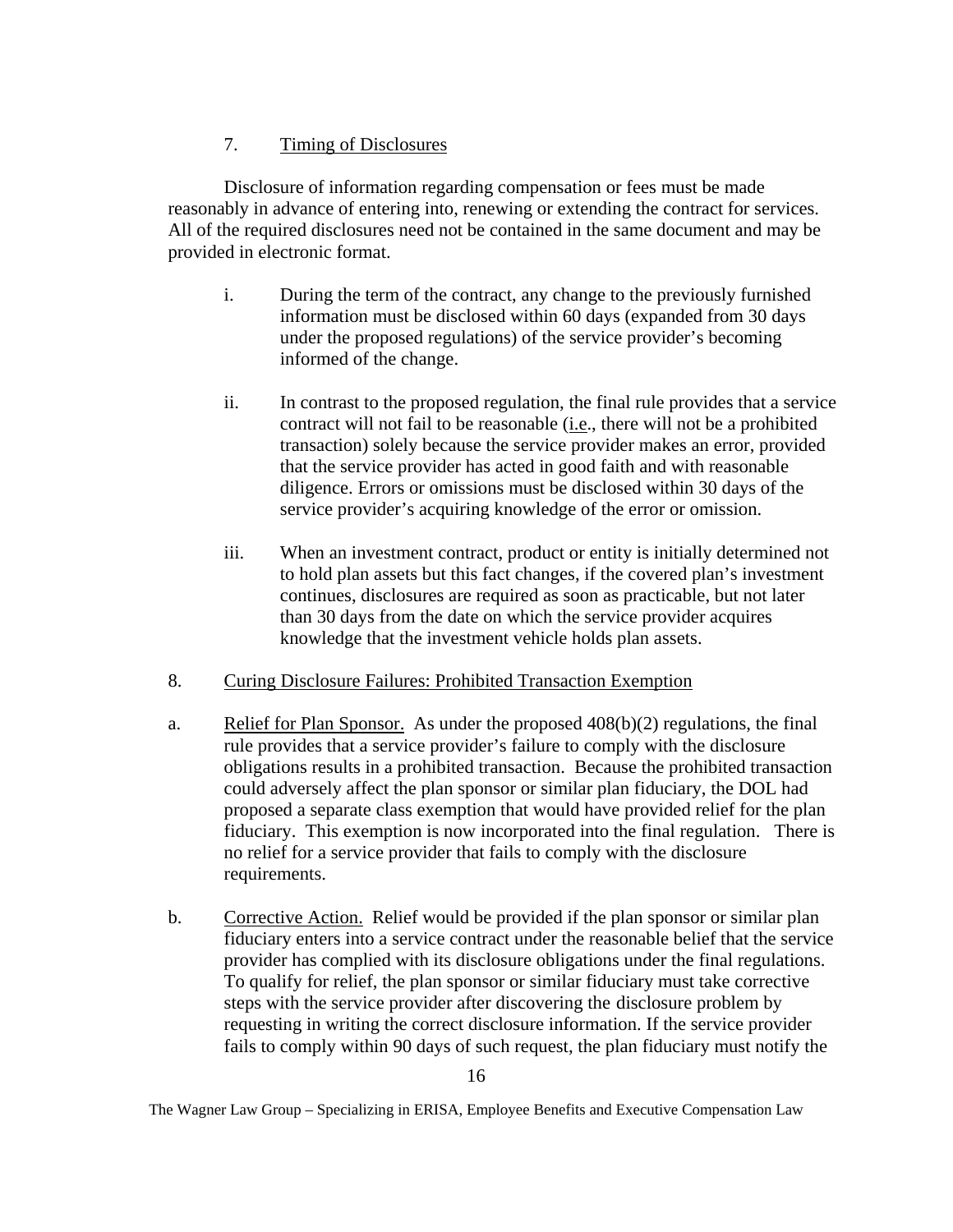<span id="page-18-0"></span>DOL not later than 30 days following the earlier of the service provider's refusal to furnish the requested information; or the date which is 90 days after the date the written request is made.

c. Termination of Service Contract. As under the proposed regulations, the plan sponsor or similar fiduciary must also determine whether to terminate or continue the service contract by evaluating the nature of the particular disclosure failure and determining the extent of the actions necessary under the facts and circumstances. Factors to consider, among others, include the responsiveness of the service provider in furnishing the missing information, and the availability, qualifications, and costs of potential replacement service providers.

### 9. Immediate Impact and Issues

Currently, service providers need not disclose specific types of information to plan sponsors or similar fiduciaries. The final disclosure regulations require service providers to disclose extensive amounts of information, including the identity of third parties from whom a service provider receives fees as a result of providing services to the plan.

While conflict of interest disclosures have been eliminated, required fee disclosure will present significant internal tracking and communication challenges for large/complex companies. The ongoing 60-day disclosure deadline for information changes will result in similar challenges.

The final regulation clarifies that the new rules will apply to contracts in place when the regulation becomes effective on July 16, 2011. Service providers should begin preparing now to meet the new disclosure requirements, but should be prepared for possible changes to the rules due to the interim status of the regulation.

### **V. Default Investments: Target Date Funds**

A. Performance Issues Concerning Target Date Funds. Target date funds are popular default investment vehicles for 401(k) plans. As a legal matter, these investment products are typically established as mutual funds (i.e., open-end investment companies registered under the Investment Company Act of 1940), although these products can also be formed as bank collective funds and other pooled investment vehicles. Target date funds are a type of balanced fund, with investments in a mix of asset classes. They are designed to provide a convenient investment solution for individual investors who do not want to be burdened with the responsibility of finding the right mix of assets for their retirement investments. The defining characteristic of a target date fund is its "glide path," which determines the overall asset mix of the fund over time. The fund's asset allocation automatically becomes more conservative (i.e., higher allocation to fixed income investments and lower allocation to equity investments) as the fund gets closer to its target date.

The Wagner Law Group – Specializing in ERISA, Employee Benefits and Executive Compensation Law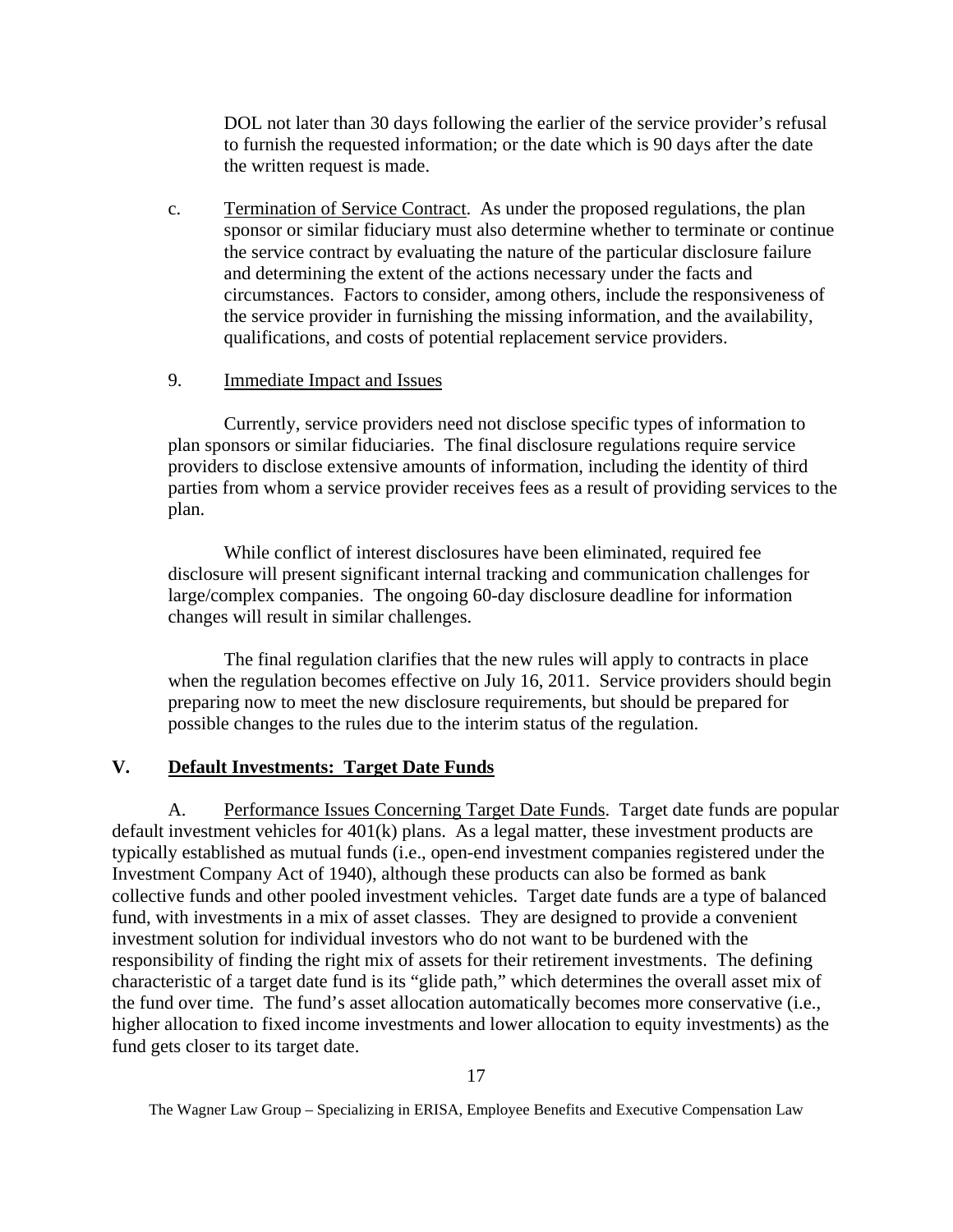Despite the immense popularity of these financial products, Congress and regulators have voiced deep concerns regarding the design of target date funds, especially funds with near-term target dates. The average investment loss for funds with a target date of 2010 was roughly -25% due to the market turmoil in 2008, with individual fund losses running as high as -41%, according to an analysis by the SEC.<sup>[14](#page-19-0)</sup>

#### B. Administration's Proposals for Target Date Funds.

#### 1. Retirement Policy Objectives.

In light of the surprising level of volatility across a number of target date funds intended for the oldest of retirees, the Obama Administration now seeks to improve the "transparency of target date and other default retirement investments."[15](#page-19-1) Specifically, the Administration aims to require "clear disclosure regarding target-date funds, which automatically shift assets among a mix of stocks, bonds, and other investment over the course of an individual's lifetime. Due to their rapidly growing popularity, these funds should be closely reviewed to help ensure that employers that offer them as part of 401(k) plans can better evaluate their suitability for their workforce and that workers have access to good choices in saving for retirement and receive clear disclosures about the risk of  $loss.$ <sup>[16](#page-19-2)</sup>

#### 2. SEC and DOL Comments at Senate Hearing.

The Administration's announcement is consistent with comments made by senior representatives of both the U.S. Securities and Exchange Commission and the DOL at a hearing before the Senate Special Committee on Aging on October 28, 2009.<sup>[17](#page-19-3)</sup> At this hearing, the Director of the SEC's Division of Investment Management reported that it was focusing on the regulation of target date funds, with a view towards making recommendations in 2 areas: (1) fund names (e.g., use of a target year in the name of the fund), and (2) fund sales materials. The Assistant Secretary of Labor of EBSA reported that the DOL was re-examining the QDIA regulations to ensure meaningful disclosure is provided to participants and that it was also considering more specific guidelines for

<span id="page-19-0"></span><sup>&</sup>lt;sup>14</sup> Based on SEC staff analysis of data as of October 14, 2009, as presented in the testimony of Mr. Andrew J. Donohue, Director, SEC Division of Investment Management, before the United States Senate Special Committee on Aging on October 28, 2009.<br><sup>15</sup> Budget of the U.S. Government, Fiscal Year 2011, Office of Management and Budget.

<span id="page-19-3"></span>

<span id="page-19-2"></span><span id="page-19-1"></span><sup>&</sup>lt;sup>16</sup> Annual Report of the White House Task Force on the Middle Class, February 2010.<br><sup>17</sup> Testimony Concerning Target Date Funds by Andrew J. Donohue, Director, Division of Investment Management, U.S. Securities and Exchange Commission, Before the United States Senate Special Committee on Aging, October 28, 2009; Testimony of Phyllis C Borzi, Assistant Secretary of Labor, Employee Benefits Security Administration Before the Special Committee on Aging, United States Senate, October 28, 2009.

The Wagner Law Group – Specializing in ERISA, Employee Benefits and Executive Compensation Law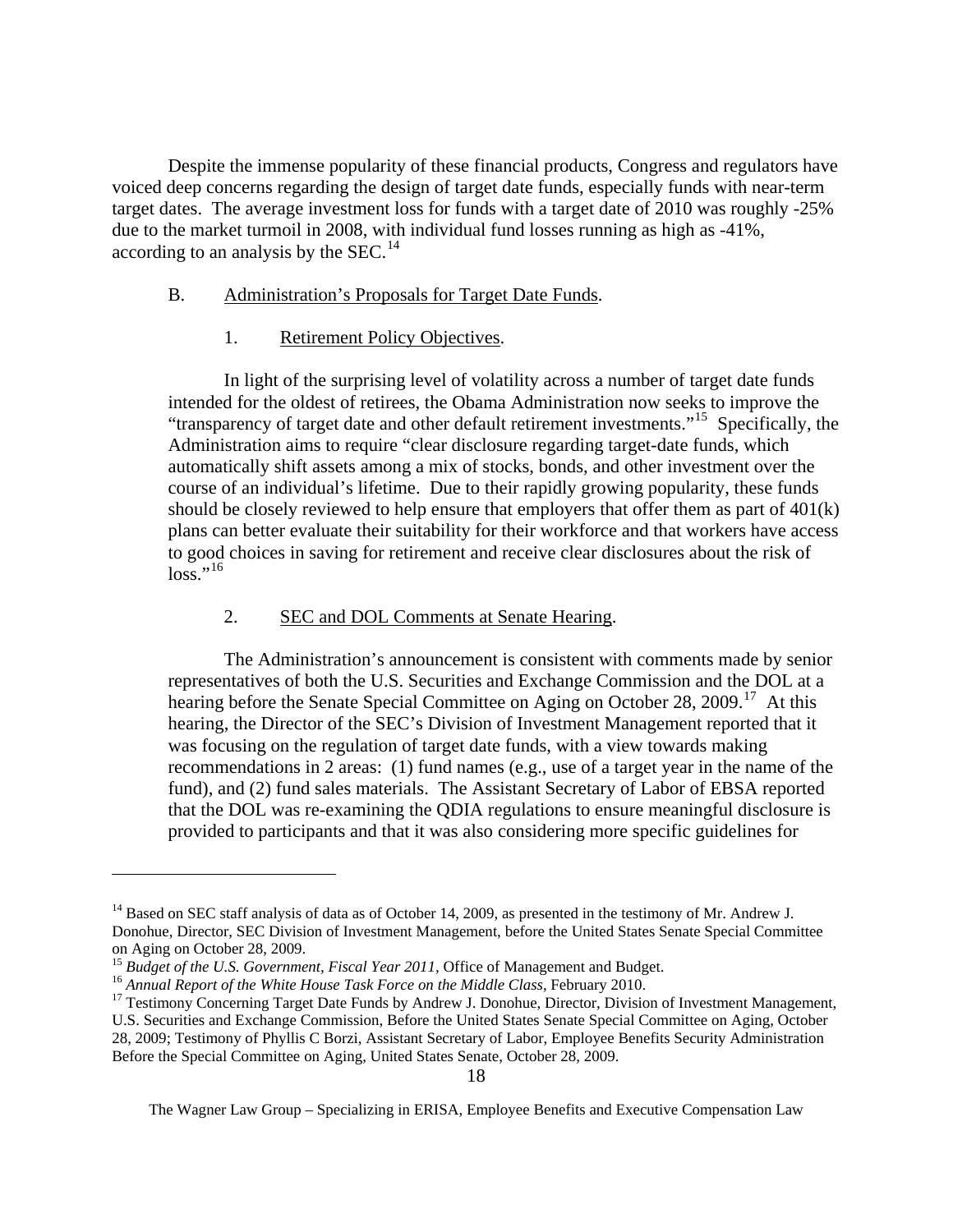selecting and monitoring target date funds as a default investment and as an investment option. Both agency representatives acknowledged that additional rules were necessary to protect plan participants, and both agencies appear to favor enhanced disclosure with respect to target date funds.

#### 3. DOL's New Guidance on Target Date Funds.

On April 26, 2010, the DOL announced in its Spring 2010 Semiannual Regulatory Agenda that it will be amending its QDIA regulations to ensure participants receive proper disclosure whenever target date funds are used as the plan's default investment. On May 6, 2010, the DOL and the SEC issued joint guidance on target date funds entitled, "Investor Bulletin: Target Date Retirement Funds," proving basic guidance concerning the features of target date funds, and the ways to evaluate a target date retirement fund that will help increase awareness of both the value and risks associated with these types of investments. As announced in its Regulatory Agenda and as recently confirmed by Assistant Secretary Borzi, the DOL will also be issuing a "best practices" fiduciary checklist later this year, which is designed to assist small and medium-sized plan sponsors evaluate and select target date funds

#### 4. SEC Proposal to Change Advertising Rules for Target Date Funds.

The SEC voted unanimously on June 16, 2010, to propose rule amendments requiring target date funds to clarify the meaning of the date in a target date fund's name and to enhance the information provided in advertisements to investors. Under the proposed rules, if adopted, marketing materials for target date funds that include a date in their name would also have to include the fund's expected asset allocation at the target date as a "tag line" immediately adjacent to the fund's name. The newly proposed rule would also require the marketing materials to include a visual depiction, such as a chart or graph, showing a fund's glide path over time. Marketing materials would also have to include a statement of the target date fund's asset allocation at the "landing point" (i.e., when the fund becomes most conservative) and when the fund will reach the landing point. In addition, the marketing materials would need to state that a target date should not be selected solely based on age or anticipated retirement date; that the fund is not a guaranteed investment and that asset allocations may be subject to change without a vote of shareholders

C. Conflicts of Interest in Fund-of-Funds Structure. Target date funds typically have a "fund of funds" tiered investment structure. Instead of investing in portfolio securities directly, the target date fund actually invests in other mutual funds, which in turn invest in portfolio securities. A conflict of interest arises in this fund-of-funds structure because many target date funds invest in affiliated mutual funds.

From a product development perspective, when a fund family creates a target date fund, it naturally has a financial incentive to include as many affiliated underlying funds as possible in

The Wagner Law Group – Specializing in ERISA, Employee Benefits and Executive Compensation Law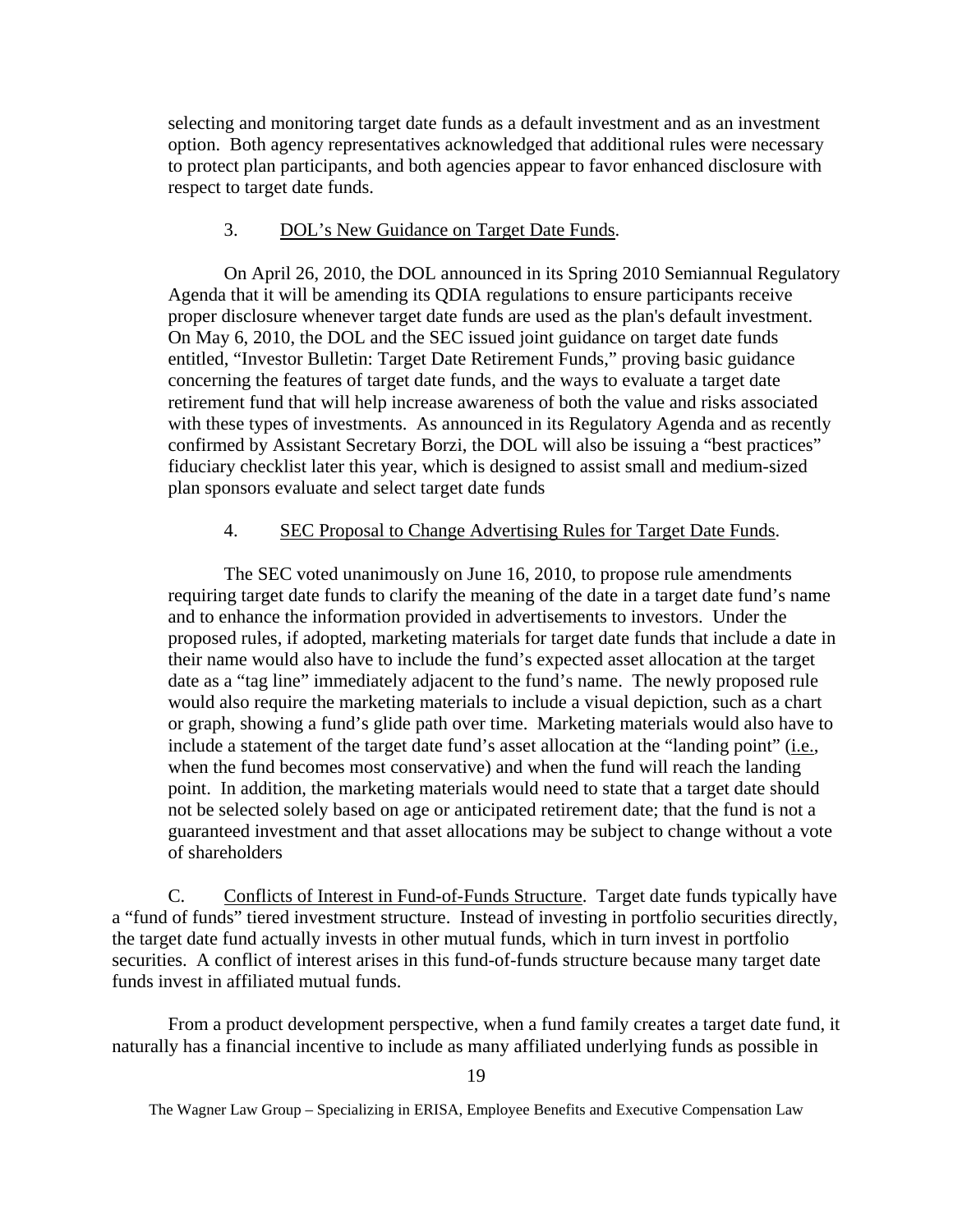the fund-of-funds product, increasing its aggregate compensation through the fees paid to the underlying fund managers. Such compensation would be in addition to any wrap-fee that is charged directly by the manager of the target date fund. In the report prepared by the Senate Special Committee on Aging, it was reported that target date funds have higher expense ratios than the rest of the core portfolio in  $401(k)$  plans.<sup>[18](#page-21-0)</sup> Furthermore, although many target date funds invest in affiliated underlying funds exclusively, the reality is that many fund families do not have "best in class" funds for each and every applicable asset class.

A related conflict arises with respect to the mix of funds that underlie the target date fund. Because equity funds typically pay higher fees than other funds, the fund family has an incentive to design the target date fund so that it has a higher exposure to equity, increasing its aggregate fees at the expense of plan participants and also increasing the product's expected volatility. This conflict arises at the product design stage and persists to the extent the fund manager has the discretion to increase allocations to underlying equity funds. The Senate Special Committee on Aging, as well as the DOL, have observed that target date funds have what appears to be an over-concentration in equity investments. Thus, even in funds with a target date of 2010, underlying equity funds constituted up to 68% of assets, which in turn contributed to recent volatility and investment losses.

Although an investment manager for a target date fund is permitted to invest in affiliated underlying funds under the Company Act, it would not be permitted to manage the target date fund's investment in this conflicted manner if it were actually subject to the fiduciary standards under ERISA.

D. DOL Advisory Opinion 2009-04A (Requested On Behalf of Avatar Associates).

1. Fiduciary Status of Asset Managers. Generally, when a person or firm manages the assets of an ERISA plan, the person or firm becomes a fiduciary with respect to the plan and is subject to the standard of care mandated under ERISA. However, there is a general exception that applies when a plan invests in shares of a mutual fund.

• Under Section  $401(b)(1)$  of ERISA, when a plan invests in a security issued by a registered investment company, "the assets of such plan shall be deemed to include such security but shall not, solely by reason of such investment, be deemed to include any assets of such investment company." Thus, when a plan invests in shares of a mutual fund, the underlying assets of the mutual fund are not deemed to be plan assets.

<span id="page-21-0"></span><sup>&</sup>lt;sup>18</sup> Target Date Retirement Funds: Lack of Clarity Among Structures and Fees Raises Concerns, Summary of Committee Research, United States Senate Special Committee on Aging (October 2009).

The Wagner Law Group – Specializing in ERISA, Employee Benefits and Executive Compensation Law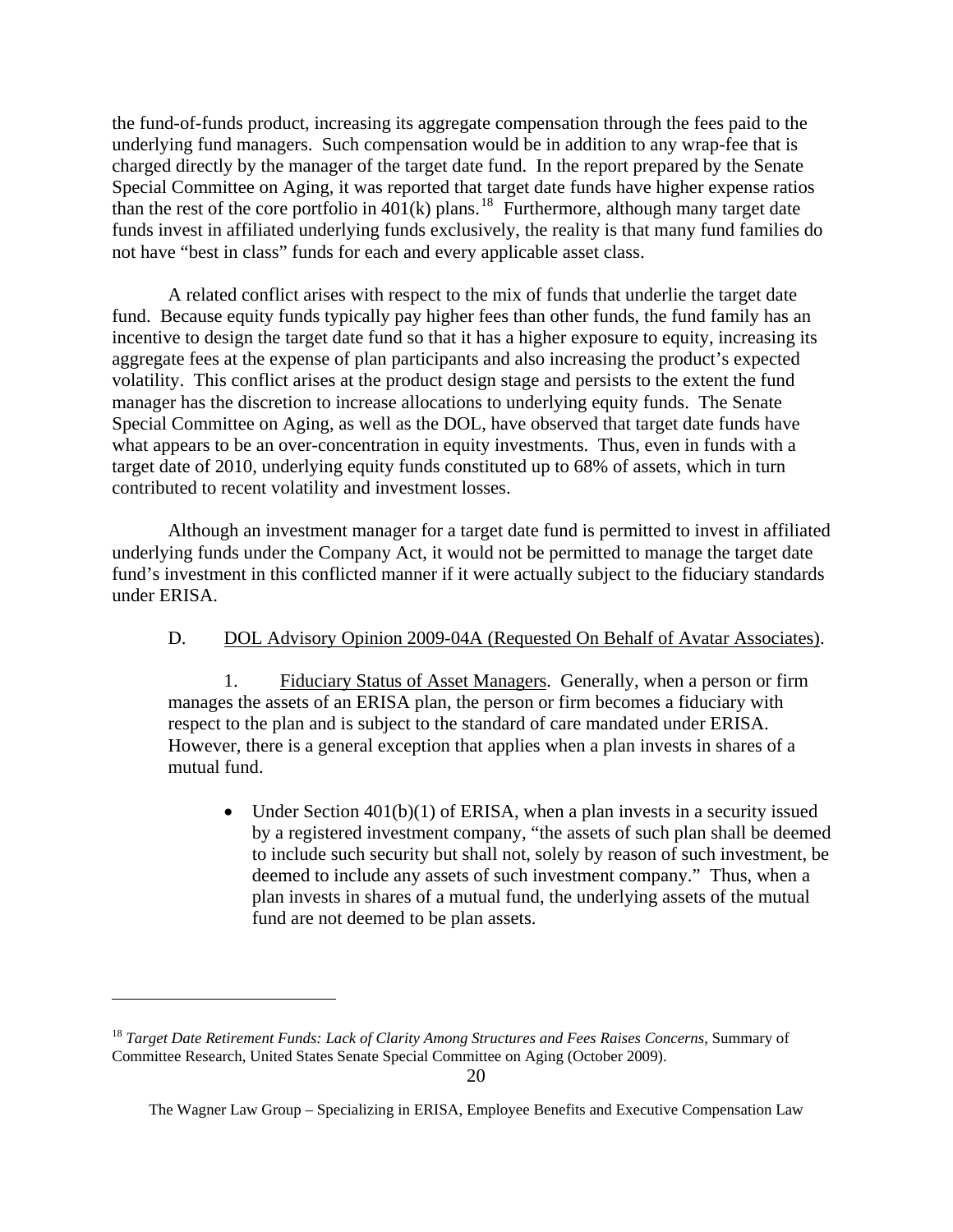• Under ERISA Section 3(21)(B), a plan's investment in a registered investment company "shall not by itself cause such investment company or such investment company's investment adviser" to be deemed to be a fiduciary. Accordingly, the mutual fund's investment adviser is generally not deemed to be a fiduciary of the plan investing in such mutual fund.

The combined effect of these rules is to create a carve-out from ERISA's fiduciary rules for mutual fund investment managers. To illustrate its significance, let's assume that a plan sponsor has appointed a professional asset manager to invest a segment of the plan's portfolio in U.S. large cap securities. The appointed asset manager would clearly be a fiduciary subject to ERISA's fiduciary requirements. Similarly, if the plan sponsor decided to invest this segment of the plan's portfolio in a bank collective fund investing in U.S. large cap securities, the bank managing this collective fund would automatically be deemed a plan fiduciary. However, if the plan sponsor were to invest this segment of the plan's portfolio in a U.S. large cap mutual fund, the fund's manager would not be subject to any of ERISA's fiduciary requirements.

2. Are Mutual Fund Managers Ever Subject to ERISA? *The Wagner Law Group* believes that the managers of target date funds can as a matter of law be held responsible for their conduct as ERISA plan fiduciaries in certain instances. Section 3(21)(B) of ERISA provides that a plan's investment in a mutual fund "shall not by itself cause such [fund] or such [fund's] investment adviser or principal underwriter to be deemed to be a fiduciary (emphasis added)." This wording demonstrates that the exception whereby target date fund advisers escape fiduciary status does not apply in all instances and is not absolute.

In the firm's recent request to the DOL on behalf of Avatar Associates, it requested clarification on the scope of this exception as applied to target date funds investing in other affiliated mutual funds. In its response letter, Advisory Opinion 2009- 04A, the DOL declined to rule that the investment advisers to such funds should be viewed as fiduciaries to investing plans.

3. Plan Sponsors Are Alone in Fiduciary Responsibility. The implications of the DOL ruling are clear and may be surprising to many plan sponsors. A participant who is defaulted into a QDIA is responsible for his or her passive decision, or "negative" election, to invest in this specific investment option. However, the preamble to the DOL's final regulations on QDIAs states that the plan fiduciary continues to have the obligation to prudently evaluate, select and monitor any investment option that will be made available to the plan's participants, including any option that is used as a default investment for a plan with an automatic enrollment feature. The Assistant Secretary of Labor of EBSA, in her testimony regarding QDIAs before the Senate Special Committee on Aging, stated that "[the plan sponsor] continues to have the obligation to prudently evaluate, select, and monitor any investment option that will be made available to the plan's participants and beneficiaries." In other words, the plan sponsor remains

The Wagner Law Group – Specializing in ERISA, Employee Benefits and Executive Compensation Law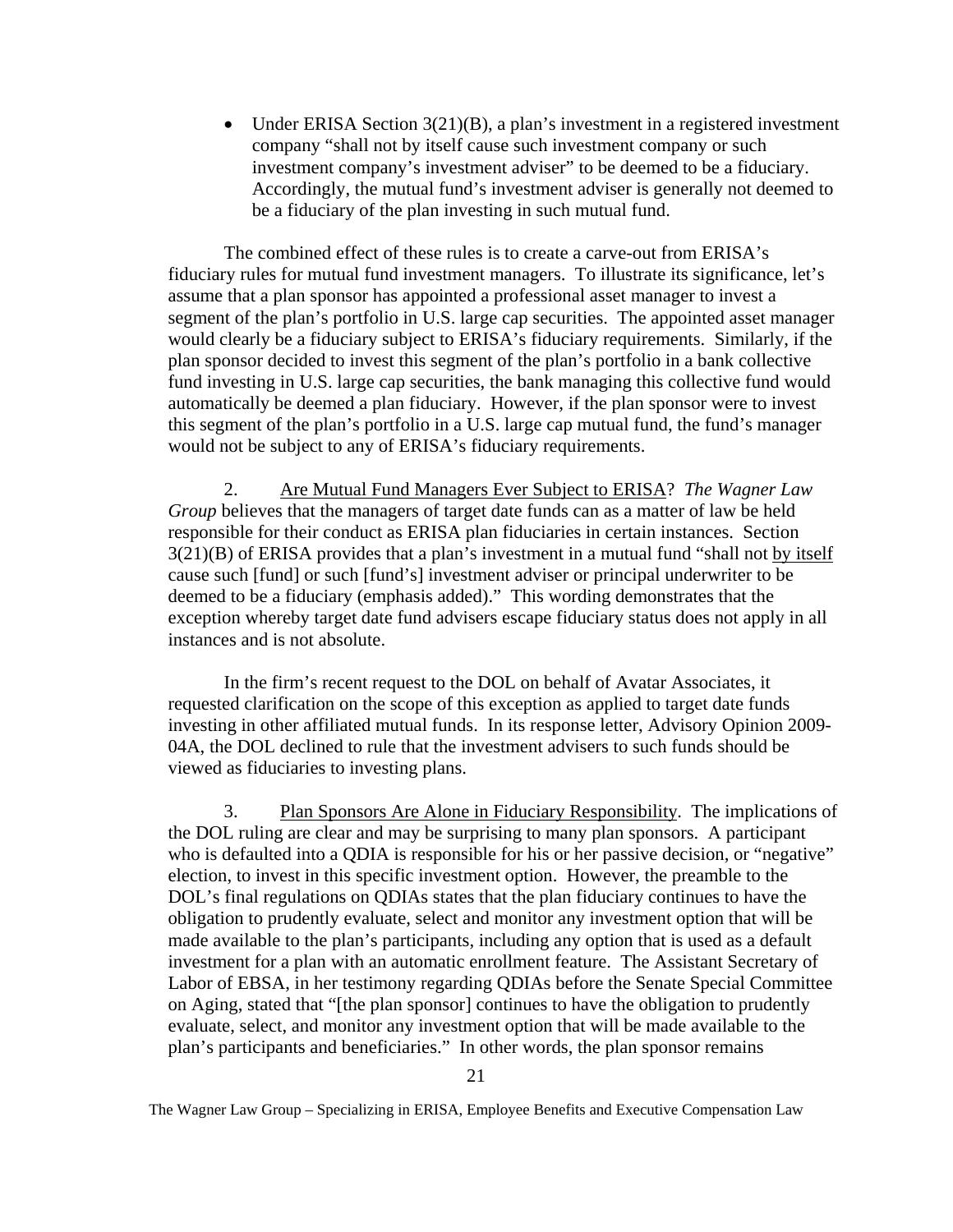<span id="page-23-0"></span>responsible for ensuring that the QDIA, just like any other option in the plan's investment menu, is a prudent investment choice.

Since the managers of target date funds do not have any fiduciary duty under ERISA with respect to the plans investing in them, plan sponsors alone are responsible for the selection and monitoring of target date funds and the construction, management and oversight of their portfolios of underlying funds. Unfortunately many plan sponsors incorrectly believe that they do not need to evaluate the target date fund's underlying investments, and they wrongly assume that fund managers have accepted this responsibility as ERISA fiduciaries on their behalf.

### E. Congressional Scrutiny of Target Date Funds.

On December 16, 2009, U.S. Senator Herb Kohl (D-WI), chairman of the Senate Special Committee on Aging, announced his intent to introduce legislation that would require target date fund managers to take on ERISA fiduciary responsibility in order for such funds to be eligible for designation as the plan's QDIA. Senator Kohl was quoted as taking issue with the fact that "[m]any target date funds are composed of hidden underlying funds that can have high fees, low performance, or excessive risk" and concluding that "there is no question that we need greater regulation and transparency of these products." Unlike the Obama Administration's regulatory proposal to improve disclosure with respect to target date funds, Senator Kohl's legislative proposal involves imposing ERISA's fiduciary standards on target date fund managers. Due to the nature of ERISA's prohibited transaction rules, Senator Kohl's proposal would require substantial changes to the current "fund of funds" structure and fee arrangements in many target date fund products.

### **VI. Lifetime Income Options**

 $\overline{a}$ 

One of the key retirement security goals of the Obama Administration is to "reduce barriers to annuitization of 401(k) plan assets" and promote "guaranteed lifetime income products, which transform at least a portion of retirees' savings into guaranteed future income, reducing the risks that retirees will outlive their savings or that their living standards will be eroded by investment losses or inflation."<sup>[19](#page-23-1)</sup>

A. DOL and IRS Request for Information. In connection with the Administration's goals to promote DC plan annuitization, the DOL, Internal Revenue Service and the Treasury Department issued a joint release on February 2, 2010, requesting information regarding lifetime income options for participants in retirement plans. In this release, these agencies announced that they were currently reviewing the rules under ERISA and the related rules under the Internal Revenue Code, to determine whether and how they could enhance the retirement security of participants by facilitating access to lifetime income arrangements. The requests for information addressed a range of topics, including participant education, required disclosures, 401(k) plan

<span id="page-23-1"></span><sup>&</sup>lt;sup>19</sup> Annual Report of the White House Task Force on the Middle Class, February 2010.

The Wagner Law Group – Specializing in ERISA, Employee Benefits and Executive Compensation Law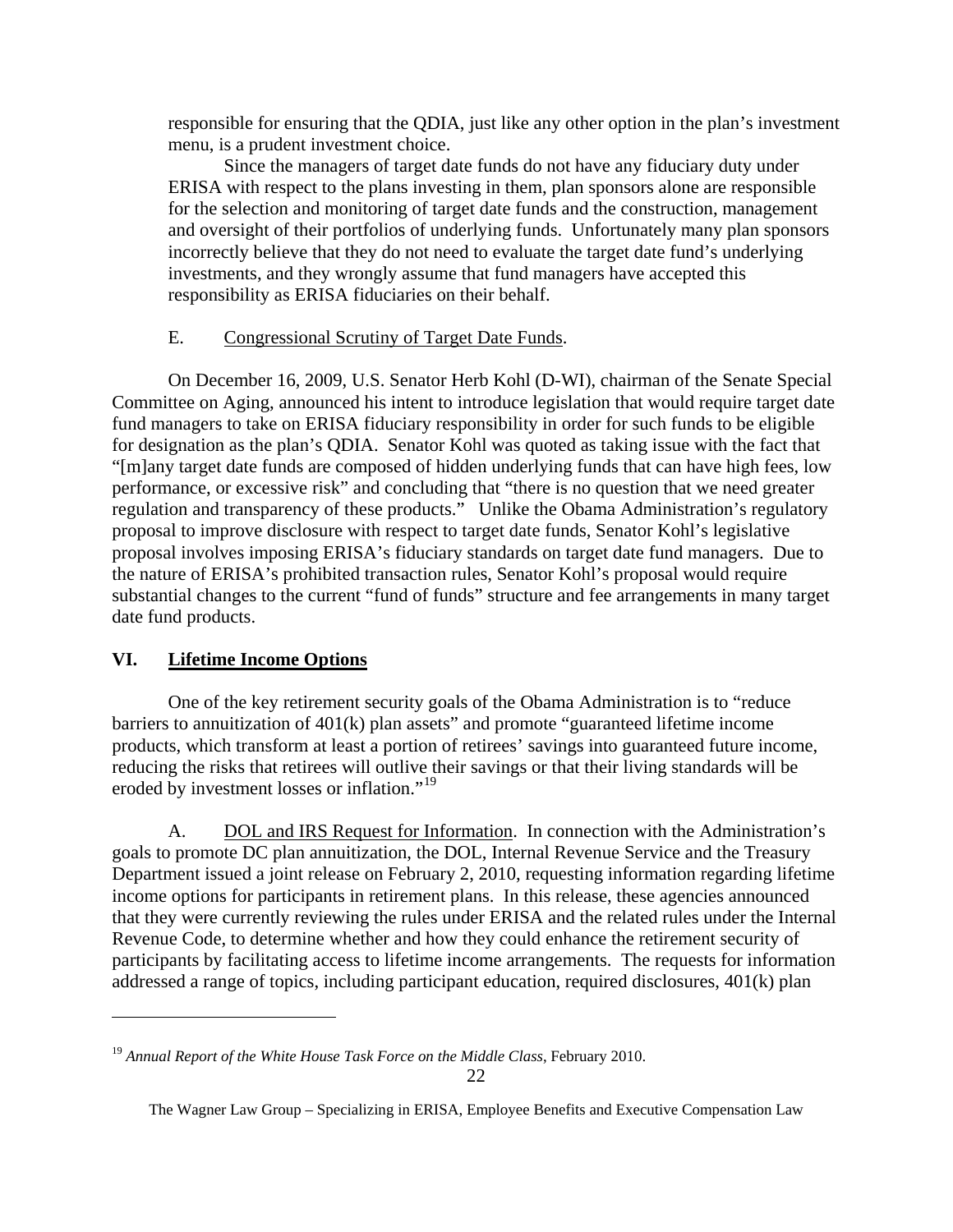and other tax-qualification rules, selection of annuity providers, ERISA Section 404(c) and QDIAs.

B. The Retirement Security Project. The Retirement Security Project, a joint venture of the Brookings Institution and the Urban Institute, has released two white papers regarding DC plan annuitization. These papers have generated a significant amount of interest, given the fact that they were co-authored by Mark Iwry, who was recently appointed by the Treasury Secretary to serve as the Deputy Assistant Secretary for Retirement and Health Policy. The white papers include proposals to encourage DC plan annuitization by using deferred annuities as the default investment for participants for certain purposes.

C. Legislative Proposals. A number of bills have been introduced in Congress, which are designed to provide tax incentives to save for retirement through annuities (e.g., Lifetime Pension Annuity for You Act, Retirement Security for Life Act). These bills typically encourage annuitization by exempting a percentage of annuity income up to a stated threshold (e.g., \$5,000 for individuals or \$10,000 for couples). Although they typically do not extend this exemption to annuity payments from defined benefit plans, they do exempt annuity payments made from DC plans.

In contrast to these tax-related measures, the Lifetime Income Disclosure Act puts a different spin on the subject of lifetime income and  $401(k)$  plans.<sup>[20](#page-24-0)</sup> Under this proposed legislation, 401(k) plan sponsors would be required to inform participants annually of how their account balances would translate into guaranteed monthly payments – a "retirement paycheck for life." The goal of this legislation is to give participants an understanding of how much projected retirement income they can expect from their savings. The legislation directs the DOL to issue tables that employers may use in calculating an annuity equivalent and model disclosures. Employers and service providers who use the model disclosure and guideline assumptions would be insulated from liability under ERISA.

D. Tax Requirements. The IRS addressed various tax-qualification requirements for DC plans with variable group annuity investment options for participants in PLR 200951039. This private letter ruling was helpful to the benefits community since it illustrated how these plans were viewed with respect to the age 70 ½ minimum distribution requirements and for purposes of the QJSA rules. In sum, DC plans with annuity investment options were not subject to any "surprise" interpretations with respect to these rules.

E. Lifetime Income Hearing by Senate Special Committee on Aging. On June 16, 2010, the U.S. Senate Special Committee on Aging convened a hearing entitled, "The Retirement Challenge: Making Savings Last a Lifetime." The hearing explored options to help retirees transform their retirement savings into lifetime income, taking a close look at 401(k)

<span id="page-24-0"></span><sup>&</sup>lt;sup>20</sup> U.S. Senators Jeff Bingaman (D-NM), Johnny Isakson (R-GA), and Herb Kohl (D-WI) introduced this bill in December 2009.

The Wagner Law Group – Specializing in ERISA, Employee Benefits and Executive Compensation Law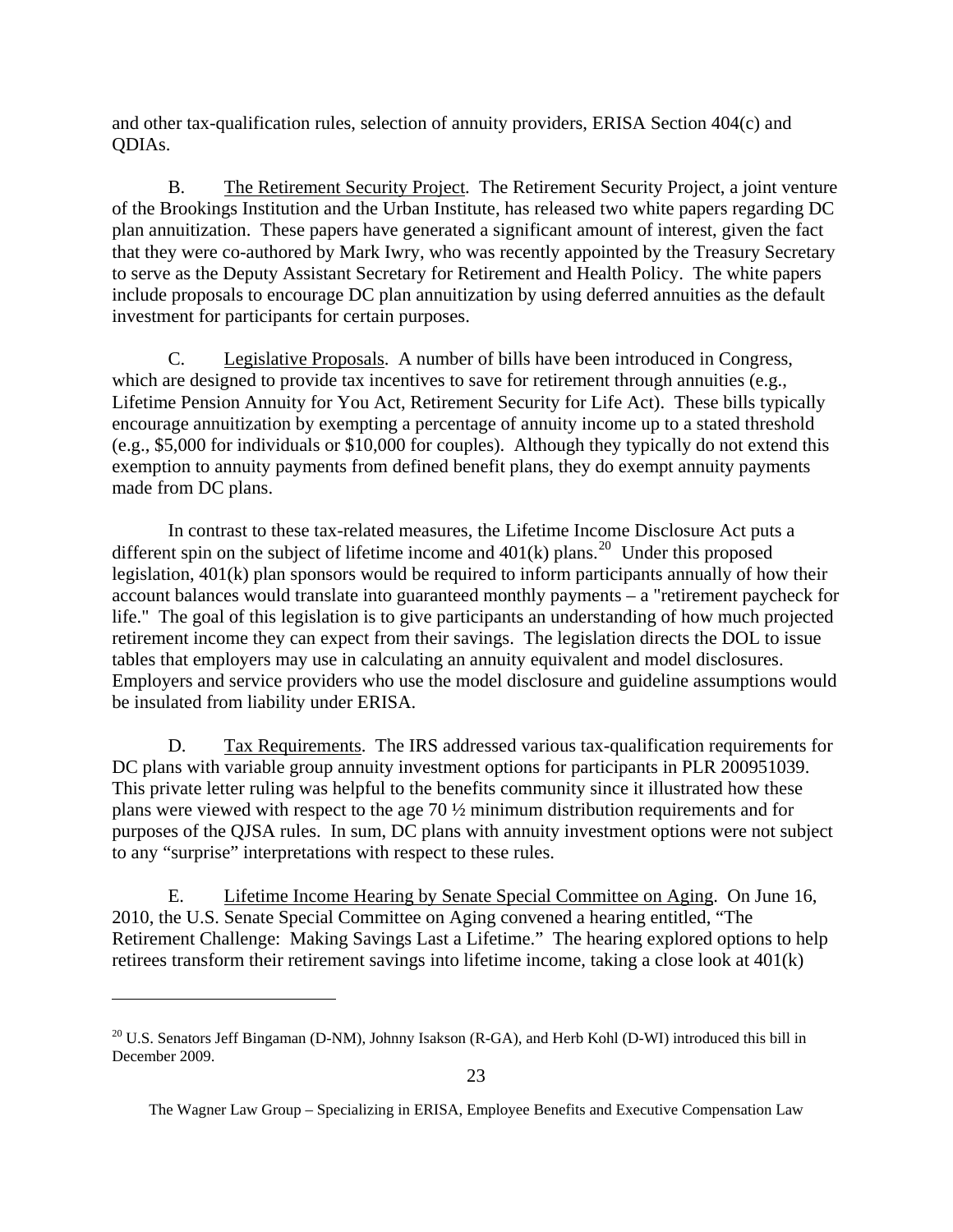plan participants in particular. According to Senator Kohl, chairman of the Senate Special Committee on Aging, the hearing was the start of a legislative debate about how the government can help Americans make their retirement savings last a lifetime. In his opening statement, he stated that, "[o]ur goal is to find ways to ensure retirees have access to lifetime income options that provide adequate consumer protections at a reasonable cost." In his view, the focus of most education efforts have been on encouraging people to save, and not about how to make their savings last.

At the hearing, Phyllis Borzi (Assistant Secretary of Labor) and Mark Iwry (Deputy Assistant Secretary for Retirement and Health Policy at the Treasury Department) presented their early analysis of the responses they received to the RFI on lifetime income options, jointly released by the DOL, IRS and Treasury on February 2, 2010. The RFI attracted more than 800 responses, which are still under review by the various agencies. Many of the comments were submitted by individuals who said they were worried that the RFI was the first step in a government plan to take over 401(k) plans. However, Assistant Secretary Borzi clarified that the DOL and the Obama administration had no intention of taking over workers' 401(k) plans. She indicated that the agencies simply wanted to know if promoting lifetime income vehicles were a good idea, and, if so, if there were ways for the government to improve access to them. These comments from the DOL were consistent with Senator Kohl's opening statement, in which he had also clarified that he was in favor of making lifetime income options available at a fair price, and that he did not advocate any type of mandate that would force people to purchase lifetime income products.

F. Joint Hearing by DOL, IRS and Treasury in September 2010. In August 2010, the DOL, IRS and the Treasury Department announced that they would be holding a 2-day joint hearing, on September  $14<sup>th</sup>$  and  $15<sup>th</sup>$ , to further consider several specific issues relating to lifetime income and other arrangements designed to provide a lifetime stream of income after retirement for plan participants.  $2<sup>1</sup>$ 

In contrast to the jointly released RFI on February 2, 2010, which solicited comments on a broad array of topic concerning lifetime income options, the September hearing is targeted on gathering information on 5 focused topics.

They include the following 2 areas of general policy-related interest:

 $\overline{a}$ 

• Specific Concerns Raised by Participants. Participants and participant representative groups have expressed concern about lifetime income options in general (*e.g.*, inflation risk, product complexity and fees, the long-term viability of issuers of annuity products,

<span id="page-25-0"></span> $21$  The agency representatives involved in coordinating the hearing include (i) Mark Iwry, Senior Advisor to the Secretary, Deputy Assistant Secretary for Retirement and Health Benefits, Department of the Treasury, (ii) Nancy Marks, Division Counsel/Associate Chief Counsel, Tax Exempt and Government Entities, IRS, and (iii) Phyllis Borzi, Assistant Secretary, EBSA, DOL.

The Wagner Law Group – Specializing in ERISA, Employee Benefits and Executive Compensation Law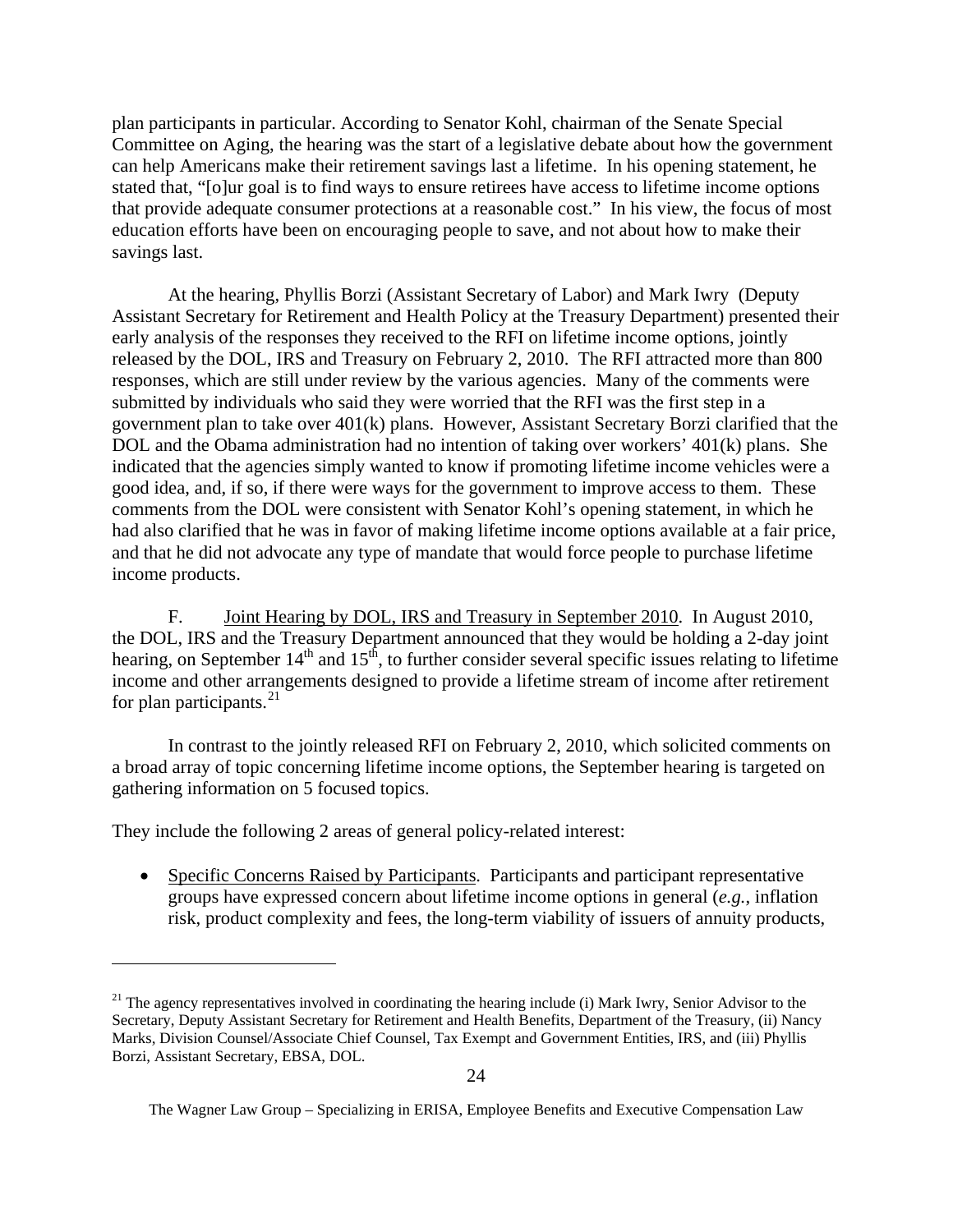<span id="page-26-0"></span>limited availability of death benefits and withdrawal options). The agencies would like to investigate and address these concerns.

• Alternative Designs of In-Plan and Distribution Lifetime Income Options. The respective agencies are interested in exploring the different ways in which lifetime income options can be made available in plans, including both insurance and non-insurance design solutions (*e.g.*, managed payout funds).

The hearing is also focused on the following 3 areas of specific interest:

- Fostering Education to Help Participants Make Informed Retirement Income Decisions. The agencies are interested in hearing about the type of information that would help participants make better informed decisions regarding their retirement income. DOL Interpretive Bulletin 96-1 provides guidance on how plan sponsors can provide "investment education" to participants without fiduciary liability, and the DOL appears to be interested in expanding it to cover "retirement income education."
- Disclosure of Account Balances as Monthly Income Streams. Along the lines of various legislative proposals such as the *Lifetime Income Disclosure Act*, the agencies are interested in hearing how participants may be more likely to choose lifetime income options if their benefit statements were to include disclosures noting what their individual accounts are worth when converted to a hypothetical monthly benefit.
- Modifying Fiduciary Safe Harbor for Selection of Issuer or Product. Under current law, a DOL regulatory "safe harbor" provides guidelines on how a plan fiduciary can prudently select an <u>annuity provider</u> for its DC plan.<sup>[22](#page-26-1)</sup> This safe harbor is largely procedural, requiring an objective, analytical search for an annuity provider, in consultation with an expert as necessary. The agencies are now seeking feedback on whether these safe harbor standards should be modified, and whether they should apply more broadly to other types of lifetime income products.

Given the specificity of these 3 areas, it appears that the DOL and Treasury Department (and IRS) have narrowed their areas of focus, which could signal that these agencies are preparing to move ahead with rulemaking in these areas.

## **VII. Automatic IRA Act of 2010 Introduced in Both Senate and House**

 Substantially similar pieces of legislation, both entitled the "Automatic IRA Act of 2010," were introduced in both chambers of Congress in August 2010. If enacted, this law would require employers to deduct a portion of their employees' paychecks in order to make IRA contributions on their behalf, unless the individual employees affirmatively opt out or make

<span id="page-26-1"></span> $22$  29 CFR 2550.404a-4.

The Wagner Law Group – Specializing in ERISA, Employee Benefits and Executive Compensation Law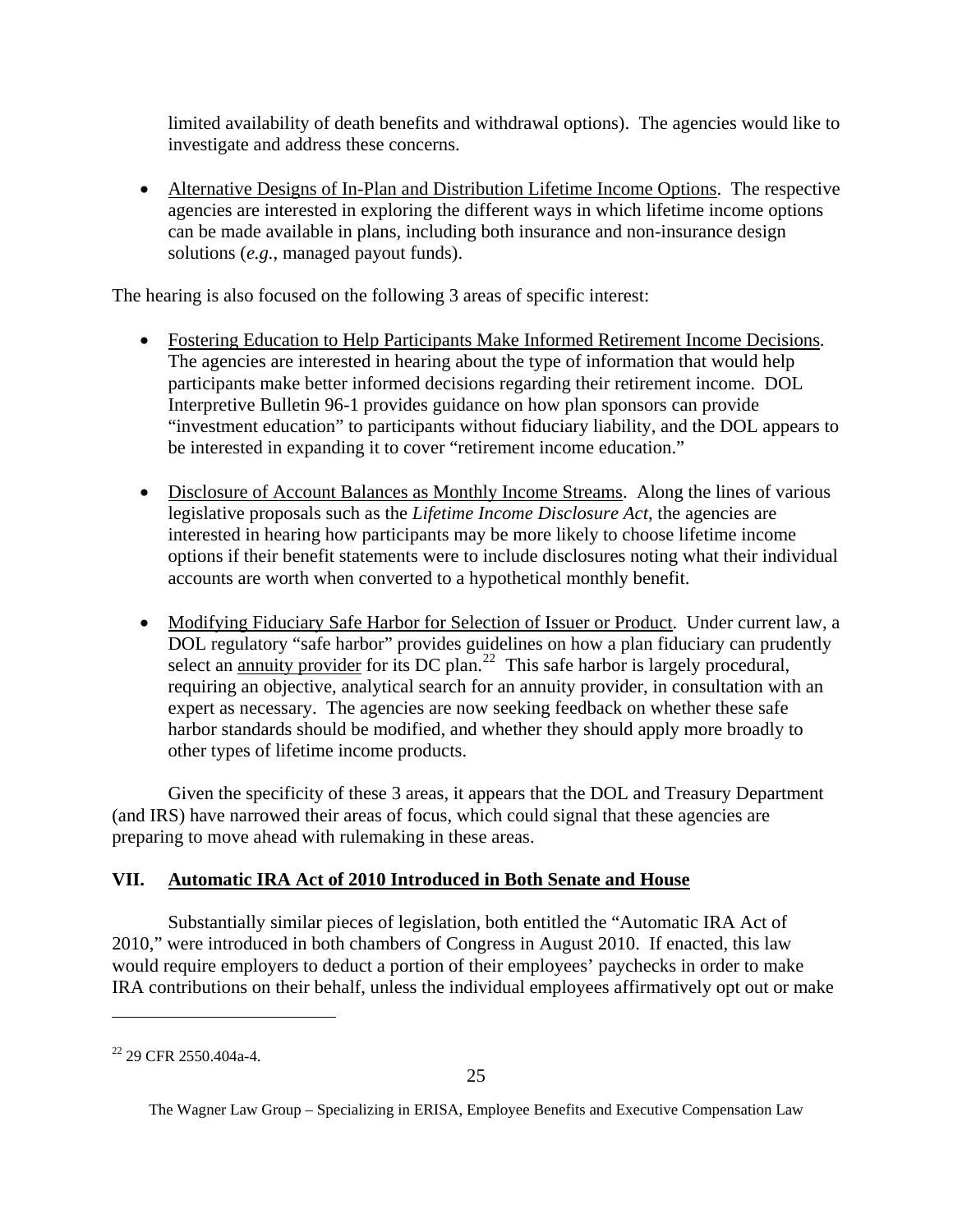different elections. The concept of automatic IRAs had been proposed in President Obama's 2011 fiscal year budget and supported by the Middle Class Task Force chaired by Vice President Joe Biden. Vice President Biden has applauded both versions of the bill, confirming the White House's ongoing push for automatic IRAs.

### A. Senate Version (S. 3760) Introduced by Senator Bingaman

Senator Jeff Bingaman (D-NM) introduced the Automatic IRA Act legislation to the Senate on August 6, 2010. In the first year after enactment, employers with 100 or more employees would be subject to the automatic IRA requirement. It would apply to employers with 50 or more in the second year, and employers with 25 or more in the third year. In the fourth year and beyond, any employer with 10 or more employees would be subject to the automatic IRA requirement.

Employers that already maintain a qualified retirement plan would be exempt from the automatic IRA requirement. However, if the plan does not cover employees in a division, subsidiary or other major business unit, the employer would have to provide automatic IRAs to the excluded employees.

The Senate bill has the following features:

- Automatic IRAs must be provided to each employee who has been employed for at least 3 months and attained age 18 as of the beginning of the year.
- Employees have the choice of contributing to either a traditional pre-tax IRA or Roth (post-tax) IRA. If no choice is made, Roth IRA accounts are the default vehicle.
- The bill sets the default contribution at 3% of compensation. Employees can raise or lower their contribution percentage, or can opt out entirely from the program.
- Investment firms are not be required to accept automatic IRA accounts. An employer can select an IRA provider to which all automatic IRA contributions will be sent, using a central online resource developed by the Treasury Department.
- All Automatic IRAs will offer the same three 3 standardized investment options (to be developed by Treasury and DOL): (1) a principal preservation fund, or a special, new Treasury Retirement Bond ("R Bond"); (2) a life-cycle or other blended investment option; or (3) an alternative investment option with a somewhat higher concentration in equities than the life-cycle or other blended investment option.
- The investment options must be based on low-cost investments, which may include index funds.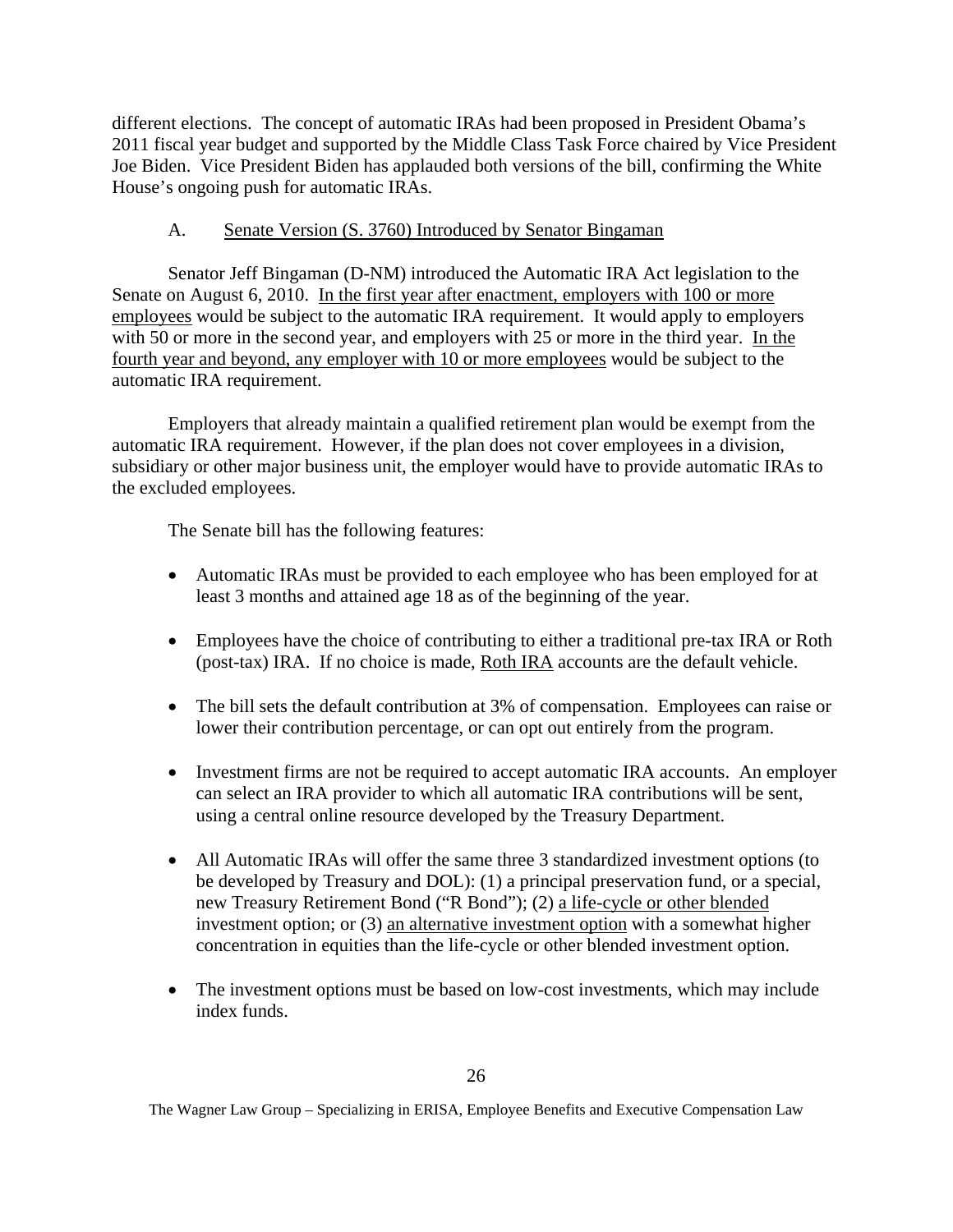- <span id="page-28-0"></span>• An employer that fails to offer an automatic IRA for its employees is subject to an excise tax of \$100 for each employee.
- To help offset startup costs for an automatic IRA arrangement, small employers (with no more than 100 employees) may receive a tax credit of up to \$250 for each of the first 2 years of automatic IRA operation.
- To encourage the adoption of qualified plans, the existing tax credit to help offset the startup costs for small employers adopting qualified plans will be adjusted by increasing the maximum tax credit to \$1,000 (from the current limit of \$500) for each of the first 3 years of plan operation.<sup>[23](#page-28-1)</sup>

### B. House Version (H.R. 6099) Introduced by Senator Bingaman

On August 10, 2010, Richard Neal (D-MA), chairman of the Subcommittee on Select Revenue Measures of the Ways and Means Committee, introduced the Automatic IRA Act of 2010 during the House of Representatives' rare mid-recess session held on that day. The House version of the bill is similar to the Senate bill, with the following exceptions:

- An employer with 10 or more employees would be subject to the automatic IRA requirement in the first year after enactment and in all future years. Unlike the Senate version, there is no "phase-in" for employers of varying sizes during the first 4 years after enactment.
- Employees have the choice of contributing to either a traditional IRA or a Roth IRA. If no choice is made, traditional IRA accounts are the default vehicle.
- All automatic IRAs must be invested in: (1) a principal preservation fund or R Bonds; (2) a life-cycle investment option that is a QDIA within the meaning of the DOL regulations; or (3) a balanced investment option that is a QDIA.

## **VIII. Effects on Clients**

 $\overline{a}$ 

 Service providers to plans, including financial advisors, always need to be careful to distinguish between actual law and proposed rulemaking. As a general rule, firms make product changes and alter fee arrangements in response to actual changes in the law. However, when it comes to providing value-added services to individual plan clients, knowledge of proposed

<span id="page-28-1"></span> $^{23}$  Under the current provisions of IRC Section 45E, the annual tax credit to help offset the startup costs of a qualified plan adopted by a small employer with no more than 100 employees, which can apply for up to 3 years, is equal to the lesser of 50% of the start up costs, or \$500. The legislation, if enacted, would increase the \$500 limit to \$1,000.

The Wagner Law Group – Specializing in ERISA, Employee Benefits and Executive Compensation Law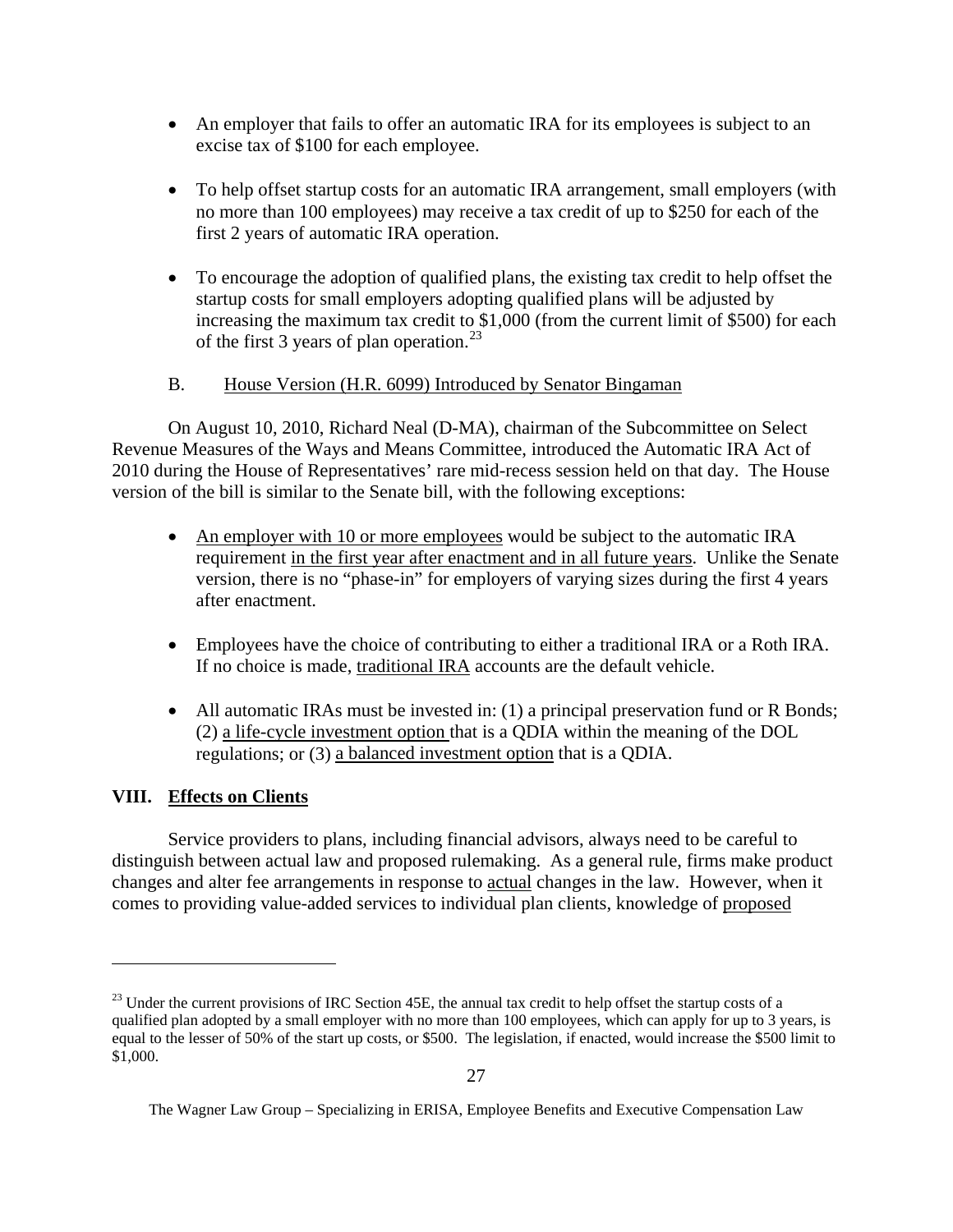changes and current events in Washington are invaluable and this information can be successfully integrated into an advisor's service model.

A. Employer's Duty of Prudence. All fiduciary decisions, investment choices and service selections made by a plan sponsor should be made under a prudent review process in accordance with ERISA. Prudence requires plan sponsors to consider all relevant facts and circumstances, including practices in the 401(k) plan industry that are causing concerns for Washington. Even though Washington may not have finalized a proposed requirement, plan sponsors should take such considerations into account for purposes of their fiduciary reviews and evaluations.

Many plan sponsors realize that, at the end of the day, they are genuinely responsible for the retirement savings of their employees. Many of them also recognize that ERISA requires them to do something as a fiduciary, but they are not exactly sure of what it is they are supposed to be doing. Keeping clients apprised of their fiduciary duties under current law is important, but keeping them up to date on current event is also a value-added service. If Washington has concerns over certain problems or issues in the 401(k) plan world, plan sponsors should have a basic understanding of these concerns and be mindful of them for purposes of running their own plans.

 B. Demonstrating Your Expertise. Knowledge of current events in Washington is also another way for advisors to distinguish themselves and demonstrate expertise in the 401(k) plan market. When discussing such current events with plan sponsors, remember that the Administration is focusing on 3 core areas: conflicts of interest, default investments (target date funds), and lifetime income options (whose rulemaking is still in its infancy)

 C. Prepare Your Clients. In light of the Obama Administration's success in getting its proposed health care reform made into law, many practitioners realize that there is a very good chance that the Administration's retirement initiatives will also pass, especially since these retirement initiatives are primarily in the form of agency regulations (and will not be subject to a vote or the threat of filibuster in Congress). Unfortunately, nobody likes transitioning to new rules, new agreements, new forms and new fiduciary procedures. It is important to keep plan clients aware that change is coming down the road and prepare them for what's coming down the road, so that they won't be surprised or disappointed that they weren't better informed when the changes are actually mandated.

D. Best Practices. Of course, the best type of client messaging when it comes to regulatory change, is that you are "ahead of the curve" and that your services have already taken Washington's concerns and policy objectives into account. You may wish to consider adopting the following "best practices" to address the same concerns that the regulators are trying to tackle.

1. Facilitate Client's Prudent Review of Target Date Funds. Although the Administration has not proposed any specific regulations concerning the required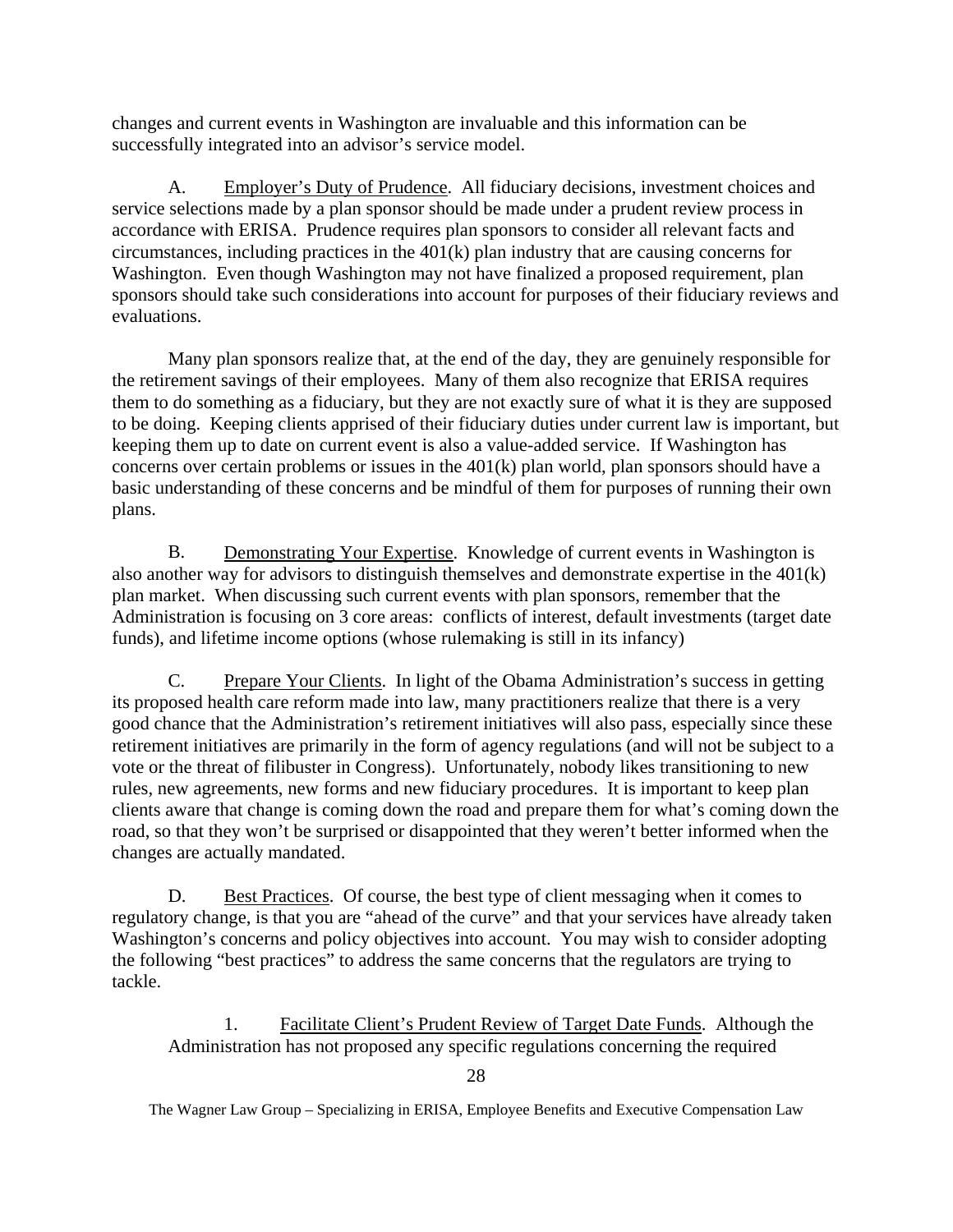disclosures for target date funds, it is clear that they are concerned that plan sponsors are not evaluating them properly. Advisors can help plan sponsors (i) understand their "fund of funds" structure and related fees, (ii) evaluate the glide path and the quality of the underlying funds, and (iii) assess the target date fund's overall investment risks. Plan sponsors need to pay particular attention to the expected volatility and equity/fixed income mix of target date funds intended for participants who are already in or nearing retirement (e.g., 2010). Advisors should also encourage the plan sponsor to provide appropriate education about the target date funds to participants, including basic information about the glide path and potential volatility.

2. Help Plan Sponsors Evaluate "Hidden" Fees. Plan sponsors have a duty to ensure fees paid from the plan are reasonable, but they need assistance, especially when it comes to evaluating indirect compensation and revenue sharing. An advisor might feel uncomfortable helping a plan client identify and evaluate so-called hidden compensation, out of fear that the plan sponsor might conclude that the total fee is excessive. However, it is important for the plan client to bear in mind that all fees must be considered in light of the quality of services provided, and the DOL has made it clear that no fiduciary decision should ever be made based on fees alone.

Given the explosion in  $401(k)$  plan fee litigation and regulatory scrutiny of fees, it is important that the plan sponsor monitor the plan's fees on an ongoing basis and conclude that they are reasonable. Advisors who are able to incorporate fee monitoring into their value-added service model, will have a tremendous advantage over advisors who are afraid to talk about fees at all. Just as plan sponsors should conduct fiduciary reviews of the plan's investment options on an ongoing basis, they should also conduct reviews of the plan's fees on a routine basis. In any event, disclosure of indirect compensation is required for Form 5500 reporting purposes beginning with the 2009 plan year. Plan sponsors will be forced to identify indirect compensation because of these new 5500 reporting rules, and they will most certainly need help understanding and getting comfortable with this financial information.

3. Clarify Fiduciary vs. Non-Fiduciary Services. As demonstrated by the Obama Administration's handling of the "investment advice" regulations, it will not tolerate conflicts of interest and it will not dilute the strict requirements under prohibited transaction exemptions. And as evidenced by the DOL's announcement to broaden the "fiduciary" definition, there is a desire to impose ERISA's stringent fiduciary standards on providers when there is an expectation of impartial advice. Advisors can help plan sponsors understand the difference between fiduciary and non-fiduciary guidance, and advisors can also minimize personal liability for themselves under ERISA by ensuring the plan sponsor understands which of their services are intended to include fiduciary "investment advice". In particular, if an advisor does not intend to provide fiduciary advice to participants, the advisor should make it absolutely clear that such information is

The Wagner Law Group – Specializing in ERISA, Employee Benefits and Executive Compensation Law